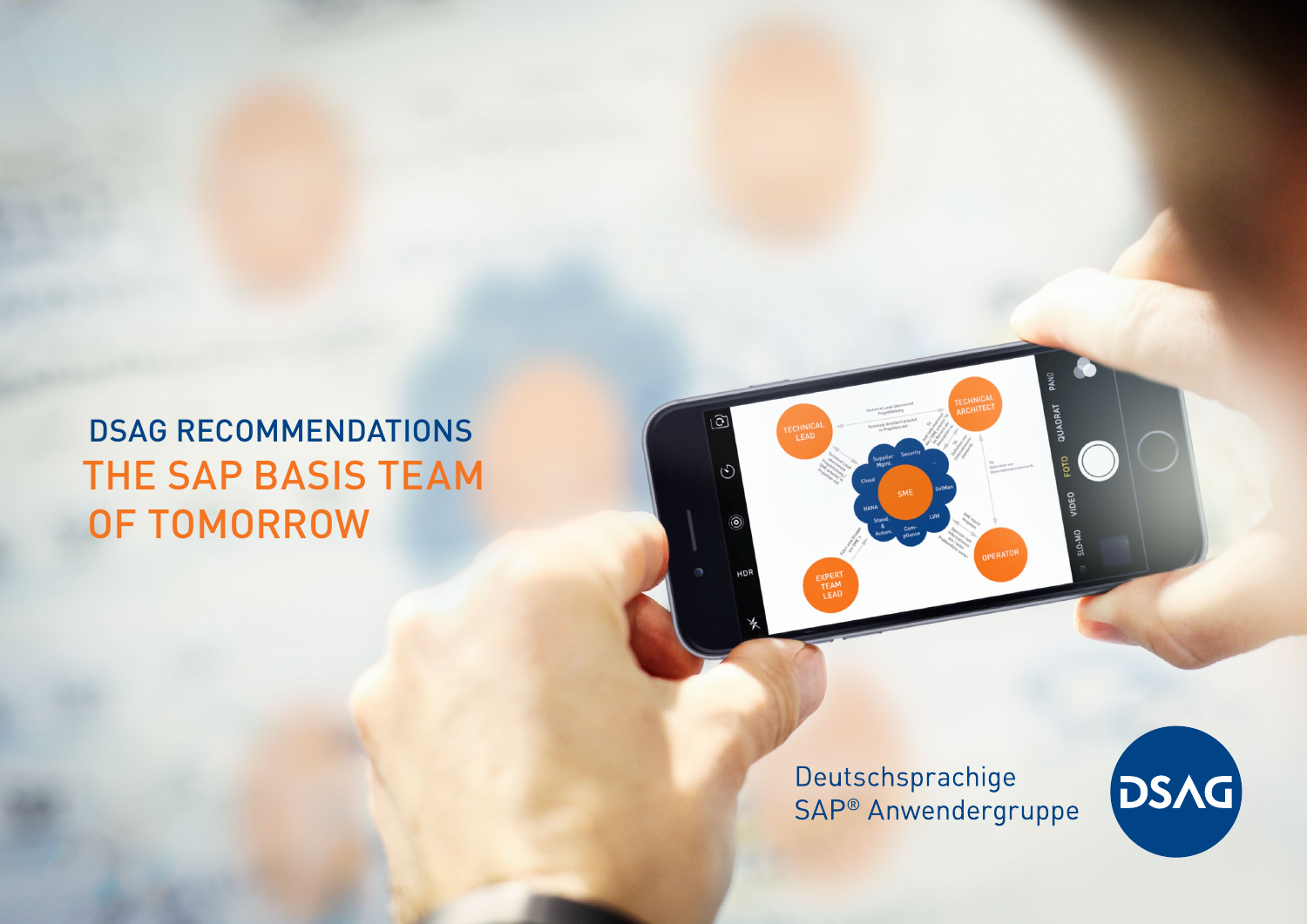# DSAG RECOMMENDATIONS THE SAP BASIS TEAM OF TOMORROW

#### Published: July 2016

Authors: Christian Swonke, University of Applied Sciences in Würzburg-Schweinfurt

DSAG "The SAP Basis Team of Tomorrow" project group, in the DSAG Infrastructure & Operation working group [www.dsag.de/ak-infrastruktur](http://www.dsag.de/ak-infrastruktur)

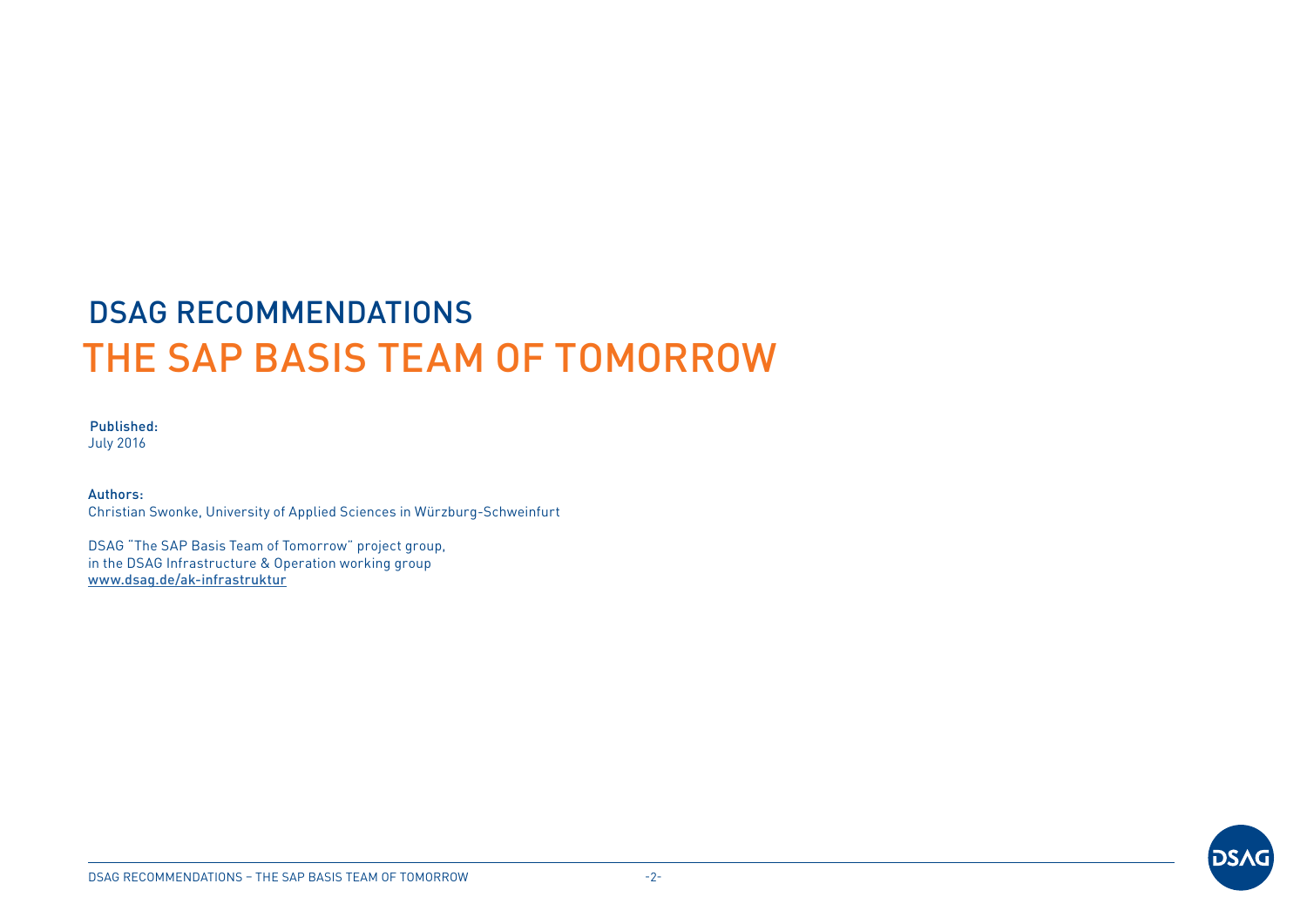## **CONTENTS**

|         | 1. INTRODUCTION                                                                                                                                                          | 4                    |
|---------|--------------------------------------------------------------------------------------------------------------------------------------------------------------------------|----------------------|
| $2_{-}$ | <b>PROJECT BACKGROUND: THE SAP BASIS TEAM OF TOMORROW</b>                                                                                                                | A                    |
|         | 3. SKILLS & ROLES<br>A. RECOMMENDATIONS<br><b>B. BENEFITS &amp; OUTCOMES</b><br>C. CREATING NEW ROLES                                                                    | 5<br>5<br>5<br>6     |
|         | 4. MARKETING & SELF-IMAGE<br>A RECOMMENDATIONS<br><b>B. BENEEITS &amp; OUTCOMES</b><br>C. GUIDE TO DEVELOPING A MARKETING CONCEPT                                        | 8<br>8<br>8<br>9     |
| 5.      | <b>NEW TECHNOLOGY &amp; INNOVATION</b><br>A. RECOMMENDATION<br><b>B. BENEFITS &amp; OUTCOMES</b><br>C. THE OPEN INNOVATION MODEL                                         | 11<br>11<br>12<br>12 |
| 6.      | AN ORGANIZATION IN TRANSFORMATION<br>A. RECOMMENDATIONS<br><b>B. BENEFITS &amp; OUTCOMES</b><br>C. INTEGRATING SAP BASIS IN THE ORGANIZATION<br>AS A CROSS-FUNCTION TFAM | 13<br>13<br>14<br>14 |

|                                                   | 7. STANDARDIZATION & AUTOMATION                          | 15 |
|---------------------------------------------------|----------------------------------------------------------|----|
|                                                   | A RECOMMENDATIONS                                        | 15 |
|                                                   | <b>B. BENEEITS &amp; OUTCOMES</b>                        | 17 |
|                                                   | C. ESTABLISHING AN IT PRODUCT CATALOG                    | 17 |
|                                                   | 8. "CLOUDABILITY", OUTSOURCING & OUT-TASKING             | 18 |
|                                                   | A RECOMMENDATIONS                                        | 18 |
|                                                   | B. BENEFITS & OUTCOMES                                   | 18 |
|                                                   | C. CHOOSING BETWEEN IN-HOUSE PROCUREMENT AND OUTSOURCING | 19 |
| 9.                                                | <b>IT ROADMAP</b>                                        | 20 |
|                                                   | A RECOMMENDATIONS                                        | 20 |
|                                                   | B. BENEFITS & OUTCOMES                                   | 20 |
|                                                   | C. CHANGING PERCEPTIONS                                  | 21 |
| <b>10. STRUCTURE OF THE MASTER'S THESIS</b><br>22 |                                                          |    |
|                                                   | <b>11. ABOUT THIS PUBLICATION</b>                        |    |

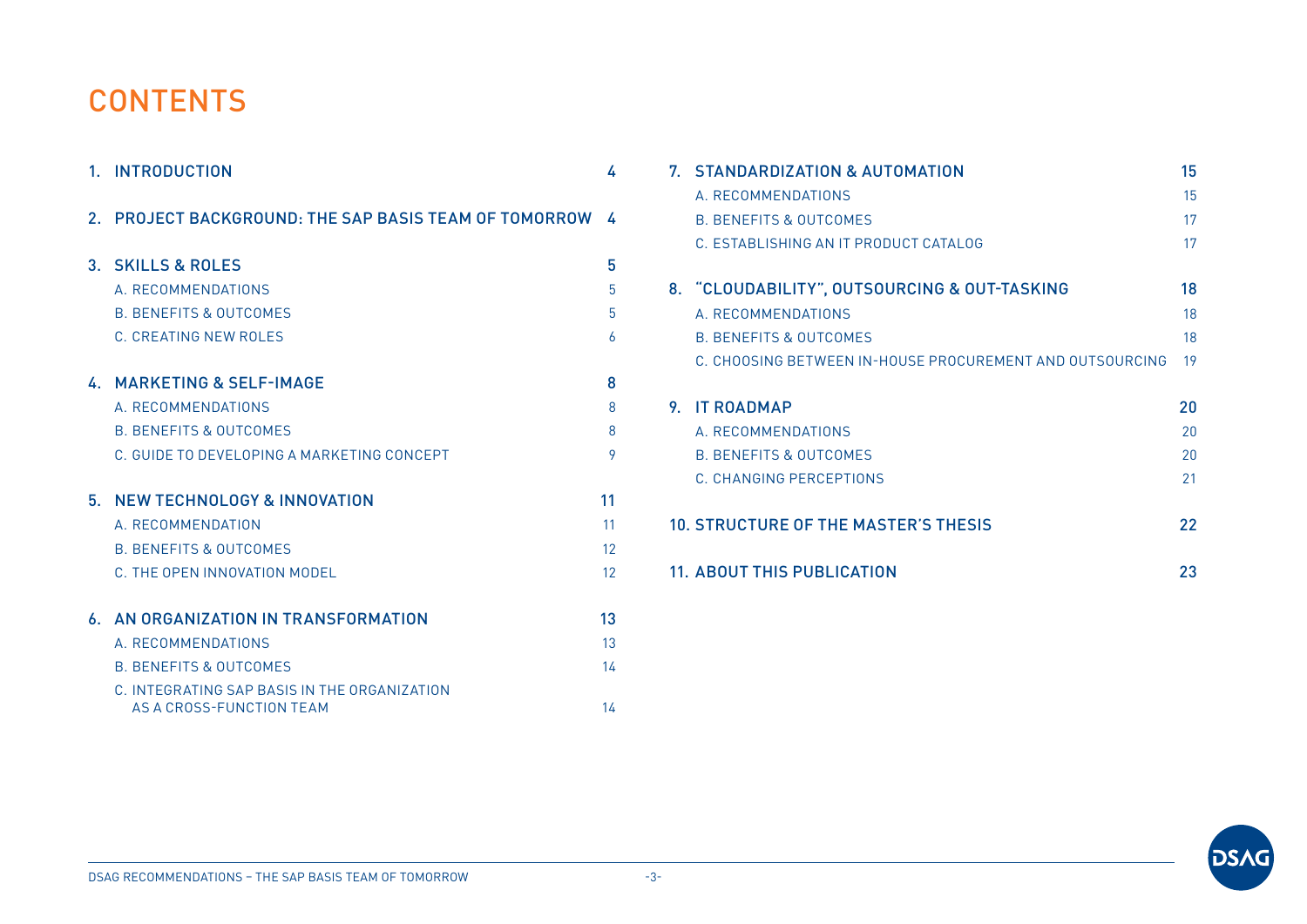## <span id="page-3-0"></span>1. INTRODUCTION

SAP Basis teams and departments are facing huge changes and challenges within the SAP product portfolio, as well as in their own remit. These are the result of digitalization, digital transformation, new technologies such as cloud computing or Big Data, as well as developments in areas such as customer experience and the Internet of Things.

To help you overcome these challenges and support your SAP Basis team to grow and evolve, recommendations are grouped into seven areas by theme: skills and roles (cloud and supplier management, more technology architects, focus on project-based work), marketing and self-image (producing a service catalog, regular dialog with the CIO, renaming the SAP Basis team), new technologies and innovation (test and innovation labs, proactive and regular training), organization in transformation (defining specialist areas in terms of infrastructure and applications, virtual teams of experts), standardization and automation (automation of routine tasks, out-tasking of infrequent tasks), "cloudability", outsourcing and out-tasking (evaluating cloud usability, use of suitable service formats), and IT roadmap (influencing your own IT roadmap). By reflecting on these topics, we will demonstrate methods and opportunities to implement the recommendations in this publication.

> TO HELP YOU OVERCOME THESE CHALLENGES AND SUPPORT YOUR SAP BASIS TEAM TO GROW AND EVOLVE, RECOMMENDATIONS ARE GROUPED INTO SEVEN AREAS BY THEME.

## 2. PROJECT BACKGROUND: THE SAP BASIS TEAM OF TOMORROW

The aforementioned challenges facing SAP Basis teams were originally highlighted in a post in the Infrastructure and Operation forum on DSAGNet. This led to a lively discussion which attracted a huge amount of interest from DSAG members.

Building on member companies' interest and the demand for action, DSAG and SAP initiated a project focused on the future of SAP Basis teams. Various companies were invited to participate and were surveyed by DSAG to assess their willingness to collaborate on the project. The first project meeting took place at the 2015 DSAG Annual Conference in Bremen, Germany.

Following this, regular events were held at SAP's offices in Freiberg am Neckar and St. Leon-Rot, attended by up to 15 businesses.

As part of the "The SAP Basis Team of Tomorrow" project, companies' current challenges and the challenges facing the SAP Basis teams of tomorrow – in terms of IT landscape, processes and organizational structure – were discussed and addressed.

To document the outcomes and look at the various themes from a more detailed and technical perspective, a master's thesis was initiated and ran in parallel to the project. This was completed by Prof. Karl Liebstückel as part of his master's in Information Systems at the University of Applied Sciences in Würzburg-Schweinfurt, and was submitted for evaluation at the end of March 2016.

The thesis identified and discussed in detail influential factors such as technological trends and the SAP product strategy, as well as certain company-specific factors. Additionally, various empirical studies were carried out.

If you are a DSAG member and are interested in viewing the entire thesis, you can request a copy of the document by emailing [info@dsag.de](mailto:info@dsag.de) (password: Masterarbeit SAP-Basis von Morgen).

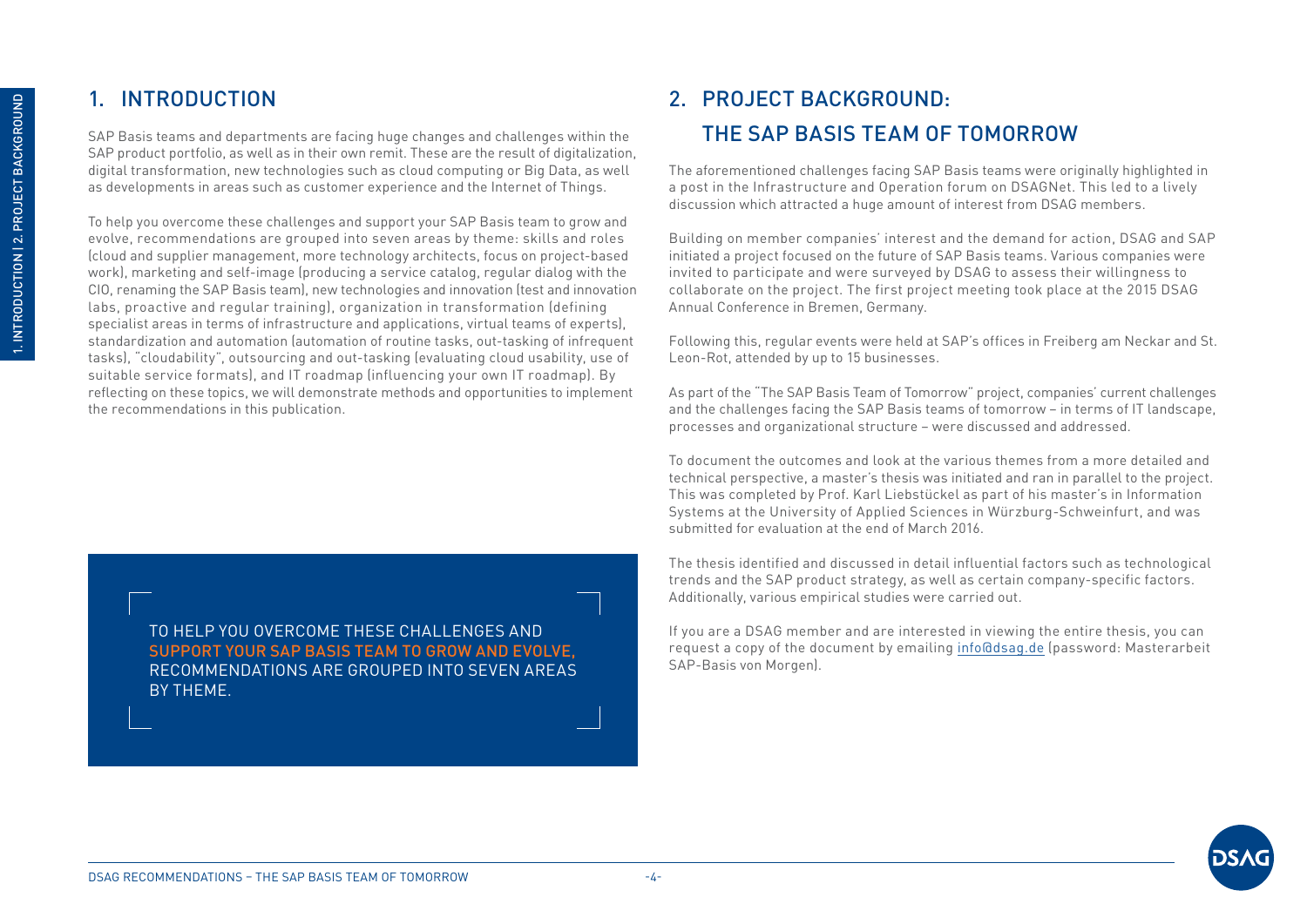## <span id="page-4-0"></span>3. SKILLS & ROLES

To master the general challenge of digital transformation and to meet the changing demands placed on SAP Basis teams, existing roles must be revised and new roles defined and established. These include, for example, adapting the roles of technology architects, introducing new types of subject matter experts (SMEs), or even creating an Expert Team Lead for managing groups of experts.

Further details can be found in chapters 7.1 and 9.3 of the master's thesis.

#### A. RECOMMENDATIONS

#### A1. INCENTIVES TO CREATE NEW ROLES

To create new and revised roles within your company, you need incentives. This particularly applies to specialist roles. Incentives could be an offer to visit various conferences (for SMEs), or a clearly defined career path, training opportunities, or monetary incentives. The new roles would also allow increased visibility and greater participation in company decisions.

#### A2. HOLISTIC APPROACH TO ROLE TRANSITION

A holistic approach is required to ensure all existing core tasks (such as security or compliance) and new tasks (such as cloud or mobility-related tasks) are covered by the new roles. This means that some tasks should not simply be viewed within the context of the SAP Basis team, but within the wider context of the entire company.

#### A3. TRANSPARENCY ACROSS SAP BASIS ROLES

The new roles and their concrete formats in relation to the relevant company's structure must be acknowledged and accepted across the entire company, or at the very least by the IT department.

#### A4. TRANSITIONING TO NEW ROLES STRUCTURE

There are a number of different ways to transition to the new/revised roles. For example, new technology rollouts could be used to establish or shape/define the role of the SME or technology architect. Staff turnover and new hires are also suitable opportunities to transition to new roles. In general, it is recommended that the new roles are introduced and rolled out in line with your existing operating model.

#### B. BENEFITS & OUTCOMES

Strategically implementing the new roles structure provides transparency with regard to the complexity of each employee's role. At the same time, thanks to the SMEs generating expert knowledge across certain themed areas, communication can take place on an equal footing, both with upstream/downstream IT departments and with external service providers. The technology architect role also ensures that the bigger picture – in the context of the entire SAP product portfolio – is not lost. Additionally, any gaps in guidelines or security can be identified and dealt with.

On the whole, the new roles structure offers a useful tool for employees in their career planning, as well as providing insight into individual responsibilities and contacts for IT teams and other areas of the business.

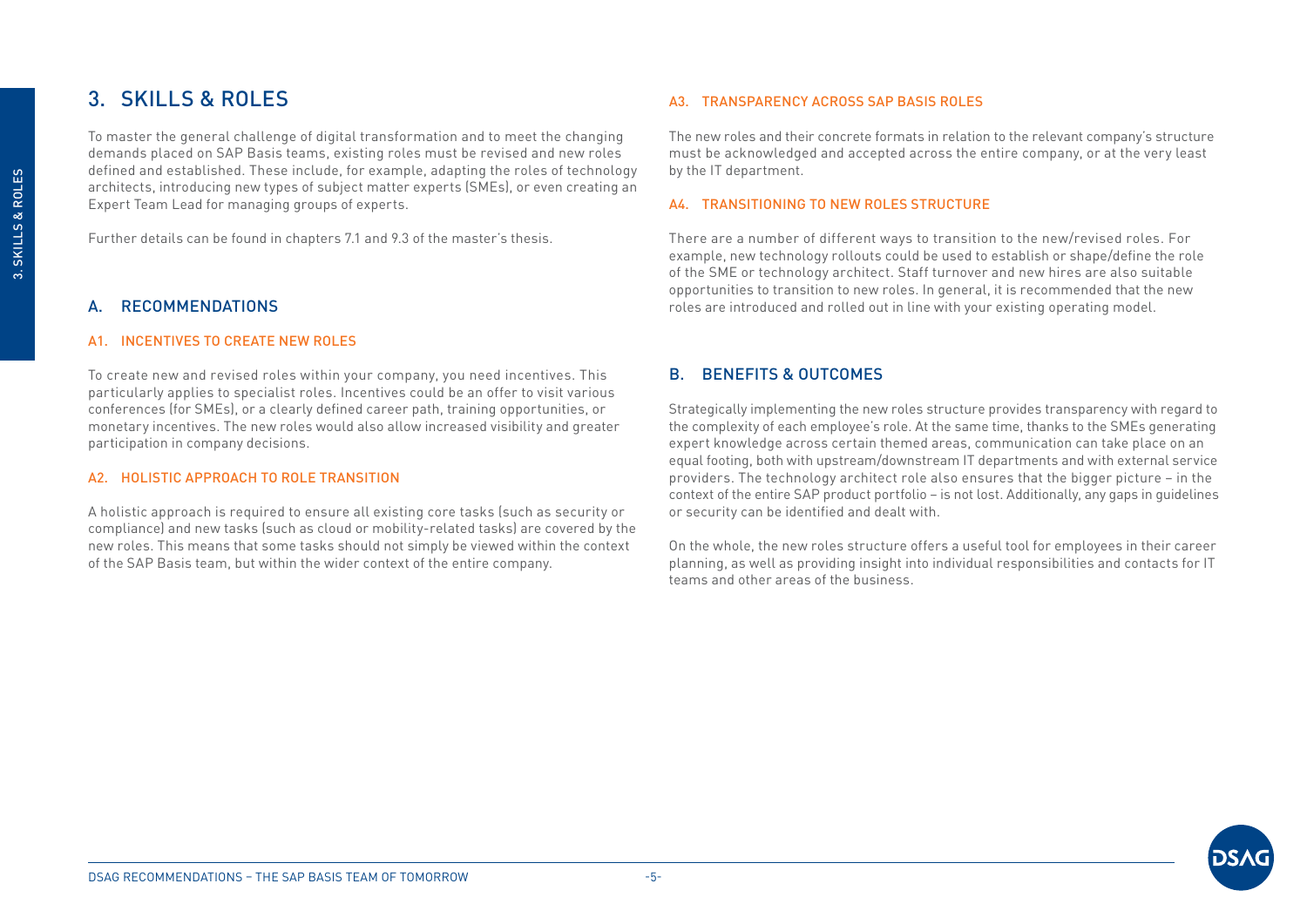#### <span id="page-5-0"></span>C. CREATING NEW ROLES



*Figure 1: Future roles within an SAP Basis team*

By establishing a new roles structure and creating new roles, an SAP Basis team has the capacity to support new tasks and trends and implement new technology and service formats. Now for a description of the roles:

#### OPERATOR (OP)

At present, the OP is responsible for ensuring the smooth and secure operation of the SAP environment. They have a fundamental understanding of the infrastructure and good connections within IT departments. They use various appropriate tools in their day-to-day work (e.g. monitoring tools), in which they are trained and practiced.

In future, the OP role will focus on reactive tasks such as monitoring systems and/or dealing with notifications. They will be a customer of the SME Standardization & Automation and SME Solution Manager. Some aspects of the OP role related to implementation and execution can be outsourced. However, the accountable aspects of the role should remain in-house.

#### SUBJECT MATTER EXPERT (SME)

The term SME denotes an expert for a specific specialist area, such as "SME databases", or "SME SAP HANA" in the context of SAP products. Because of emerging new technologies and trends, this role is growing in importance. As such, the SME should be an expert in technology. They have good connections within IT departments and, potentially, in other areas of the business. To perform their tasks, they must have practical operational experience in their specialist area. They may also use expert tools to fulfill their responsibilities.

By precisely defining the various disciplines, the SME can now assume the many informal tasks of the traditional SAP Basis Administrator, as well as new responsibilities related to new technologies. There will also be new SME roles in future, such as SME Cloud, SME SAP HANA/Databases, SME Supplier Management, SME Security, SME Compliance, SME Standardization and Automation (SME Landscape Virtualization Management) and even SME Solution Manager. The SME Cloud liaises with the global Cloud Manager (if one exists in the company). Likewise, the SME Security liaises with and/or reports to global corporate security. An SME Supplier Relationship Management or SME Supplier Management role should have both an internal (liaising with other departments) and external focus (liaising and communicating with suppliers). The SME Cloud role is a special type of SME Supplier Management role.

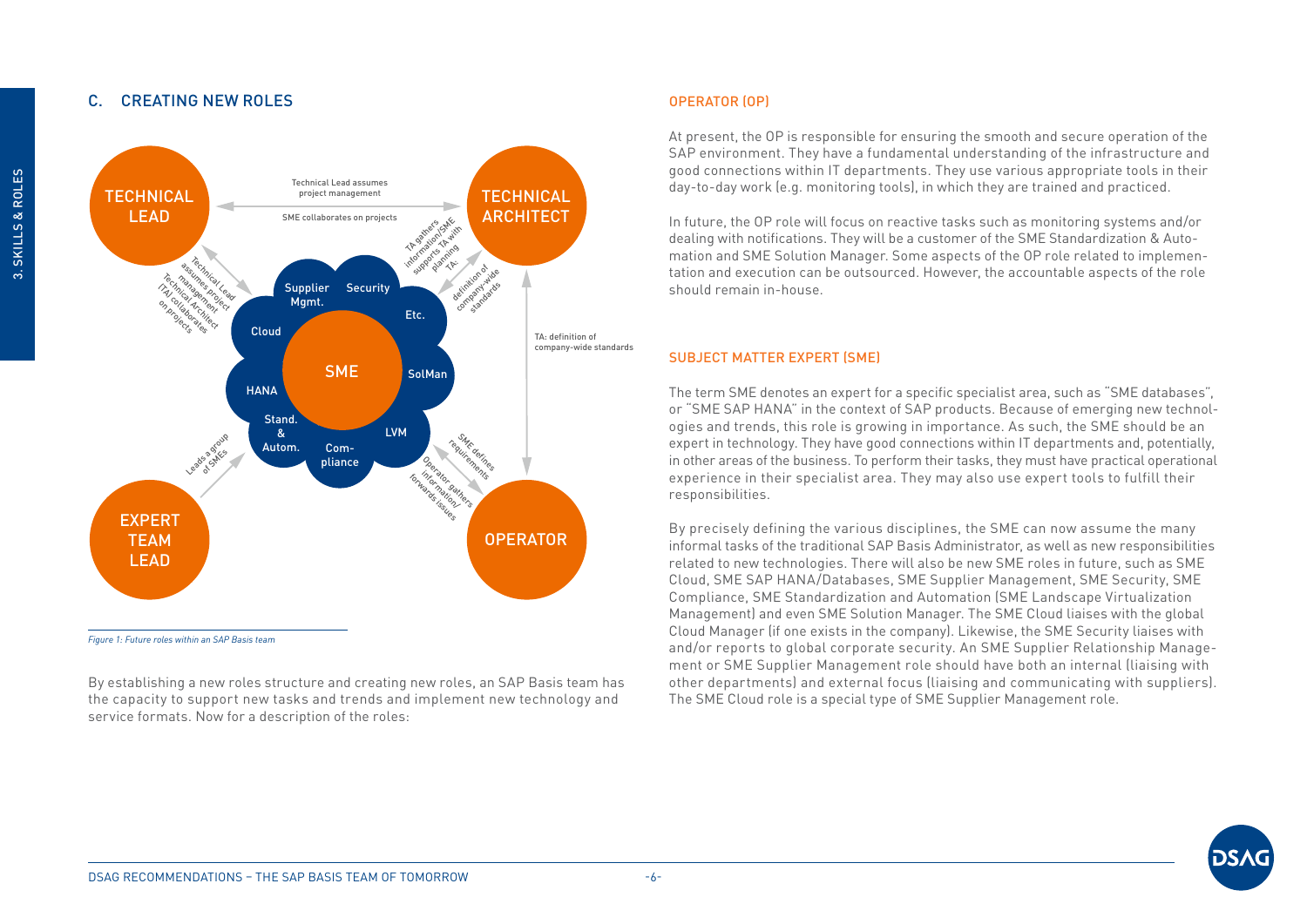In future, SMEs will support area-specific out-tasking – especially for infrequent tasks such as upgrades – and will create the necessary documentation (for example, on interfaces and customer developments) so that they can access them themselves in the event of an emergency.

#### TECHNOLOGY ARCHITECT (TA)

The TA is familiar with the essentials of the company's core business and is an expert in business processes and project management. However, the TA does not carry out any project management activities within the scope of their role. They design and develop strategies and solutions in cooperation with superiors, IT departments, and business units. They also define the requirements for implementation and operation, which they then agree on with the OP or relevant SME. At the same time, they drive forward the adoption of new technologies within their field and serve as a contact for the company's enterprise architects.

In future, this role will become increasingly focused on coordination activities, which means a greater variety of responsibilities. Going forward, a TA should also have an understanding of a company's business policies.

#### TECHNICAL LEAD (TL)

The TL acts as a work package lead or subproject manager within the SAP Basis team, where a project is a focus area for the team.

The TL role is becoming more important as the SAP Basis team's role increasingly becomes that of a technology advisor, with a greater number of projects anticipated in future. This role will be required more frequently in future. Due to the increasing responsibilities attached to the role and its increasing professionalization, a considerable amount of training and development is required.

#### EXPERT TEAM LEAD (ETL)

The ETL leads a group of specialists or SMEs, or a specific technical area such as a group of operators. For example, the ETL may manage and coordinate a team of virtual experts, from various IT departments, all focused on print management. The ETL serves as an interface to the SAP Basis team and a contact for other departments, such as memory management or operating systems.

Working with other IT departments, the Technical Team Lead leads groups of experts. These groups are generally virtual and created for a certain period. In the case of topics and projects that are of special importance to SAP Basis, the Technical Team Lead serves as a (sub)project manager, handling all project management and monitoring activities.

> BY ESTABLISHING A NEW ROLES STRUCTURE AND CREATING NEW ROLES, AN SAP BASIS TEAM HAS THE CAPACITY TO SUPPORT NEW TASKS AND TRENDS AND IMPLEMENT NEW TECHNOLOGY AND SERVICE FORMATS.

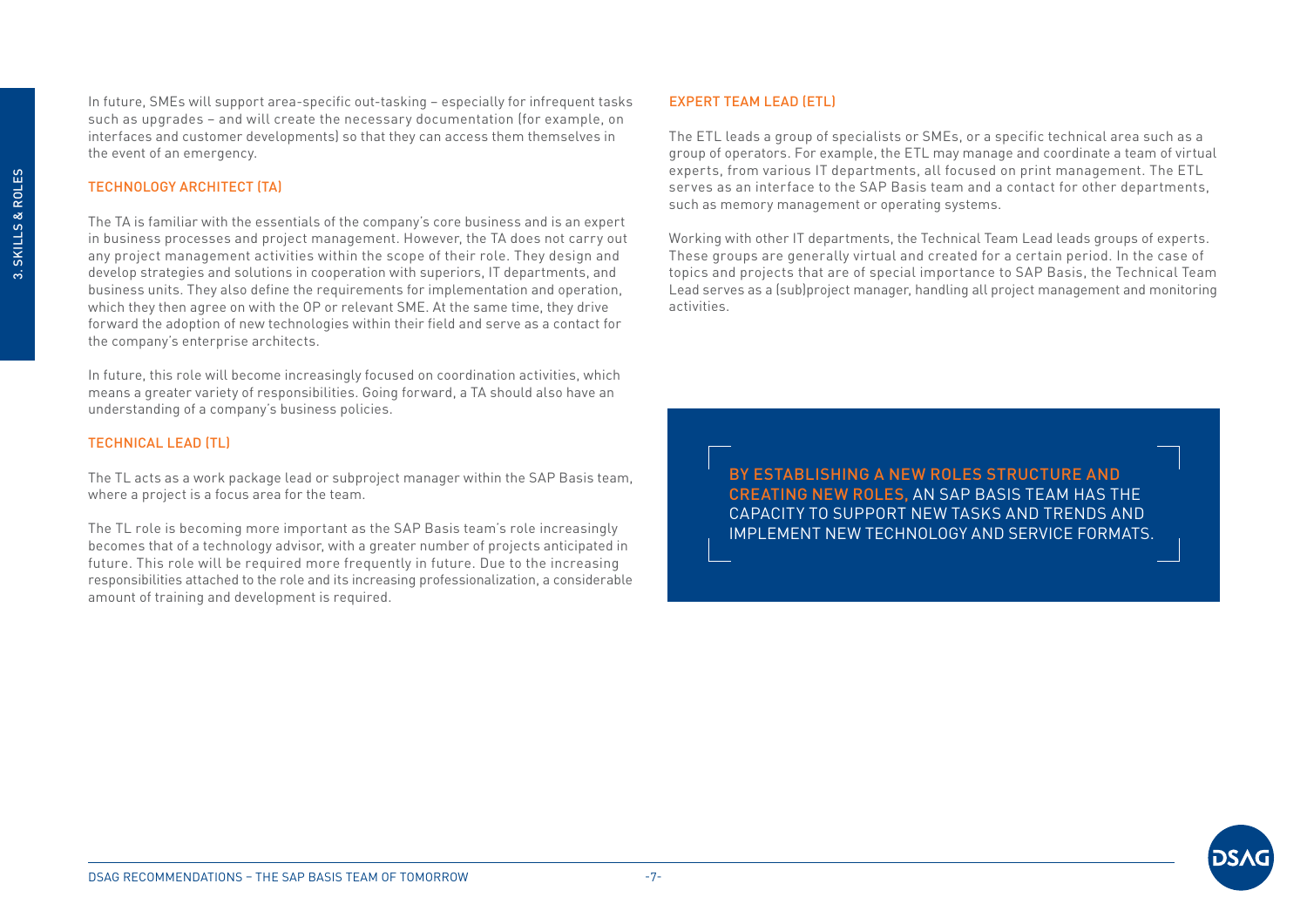## <span id="page-7-0"></span>4. MARKETING & SELF-IMAGE

The definition, organizational structure and name of the SAP Basis team are based on previous SAP software versions and components.

This in turn has defined how SAP Basis and the related areas of SAP NetWeaver and ABAP are perceived – and this perception is still widespread today. However, the scope of tasks and technologies addressed by the SAP Basis team has changed significantly, and will continue to change in light of the evolving perspective and product strategy of SAP and the changing role of IT.

To deal with this transformation and change the perception of the entire SAP ecosystem within individual companies, the SAP Basis team must adapt its image and market its services effectively.

The following information can be found in chapters 7.4 and 9.2 of the master's thesis.

#### A. RECOMMENDATIONS

#### A1. NEW TECHNOLOGIES AND INNOVATIONS

The role of IT is evolving (bimodal IT). In terms of an SAP Basis team, this new bimodal structure is especially critical. On the one hand, it must ensure the continued reliability and security of SAP operations. On the other hand, it must serve as a business innovator in order to effectively fulfill the role of an advisor on SAP technology.

#### A2. CHANGING THE NAME OF SAP BASIS

SAP Basis' original name and definition is no longer accurate in the context of the tasks and activities it performs today. It is therefore recommended that the SAP Basis team be given a meaningful, contemporary name that is aligned with its future structure. This should take into account the bimodal role of IT described under recommendation [4. A1]. Some example names: SAP Cross Application, SAP Innovation & Technology, SAP Services & Innovation, SAP Operations & Innovation, or SAP Service Provider & Business Innovator.

#### A3. DESCRIBING YOUR SERVICE PORTFOLIO

To ensure that you are consulted by up or downstream departments, it is important to produce a detailed and easily comprehensible service portfolio. This can be used to clearly define in which instances the SAP Basis team should be contacted in order to make decisions and avoid endangering the success of a project or company. As well as defining the tasks that the SAP Basis team covers, it is also important to state which activities and areas the team is not responsible for. This is a general recommendation that applies to all IT departments, and should help to clearly differentiate between them and document the capabilities of an organization's in-house IT resources.

#### A4. PLANNING AND EXECUTING INTERNAL MARKETING

Building on recommendation [4. A3], an internal marketing strategy should be developed and established. As part of this, it is important to clearly describe how the roles and activities of the SAP Basis team have contributed to the company's success. Noteworthy projects should be documented and circulated as success stories, to highlight the value of the SAP Basis team. These success stories can be distributed from within the SAP Basis team or externally. For example, they could be incorporated into communications from the CIO or into project reports.

#### B. BENEFITS & OUTCOMES

The added value that comes from implementing these recommendations lies in the continued reliability and security of operations. A company – and in particular an IT department – with a strong SAP Basis team also has an expert and well-informed partner for SAP technologies and topics, and a team who always has one eye on the wider SAP picture.

Furthermore, internal marketing will make all business and IT departments aware of the role and remit of the SAP Basis team – enabling them to contact the team in good time when required. This increases transparency and reduces the risk of any areas establishing a shadow IT system using SAP technology.

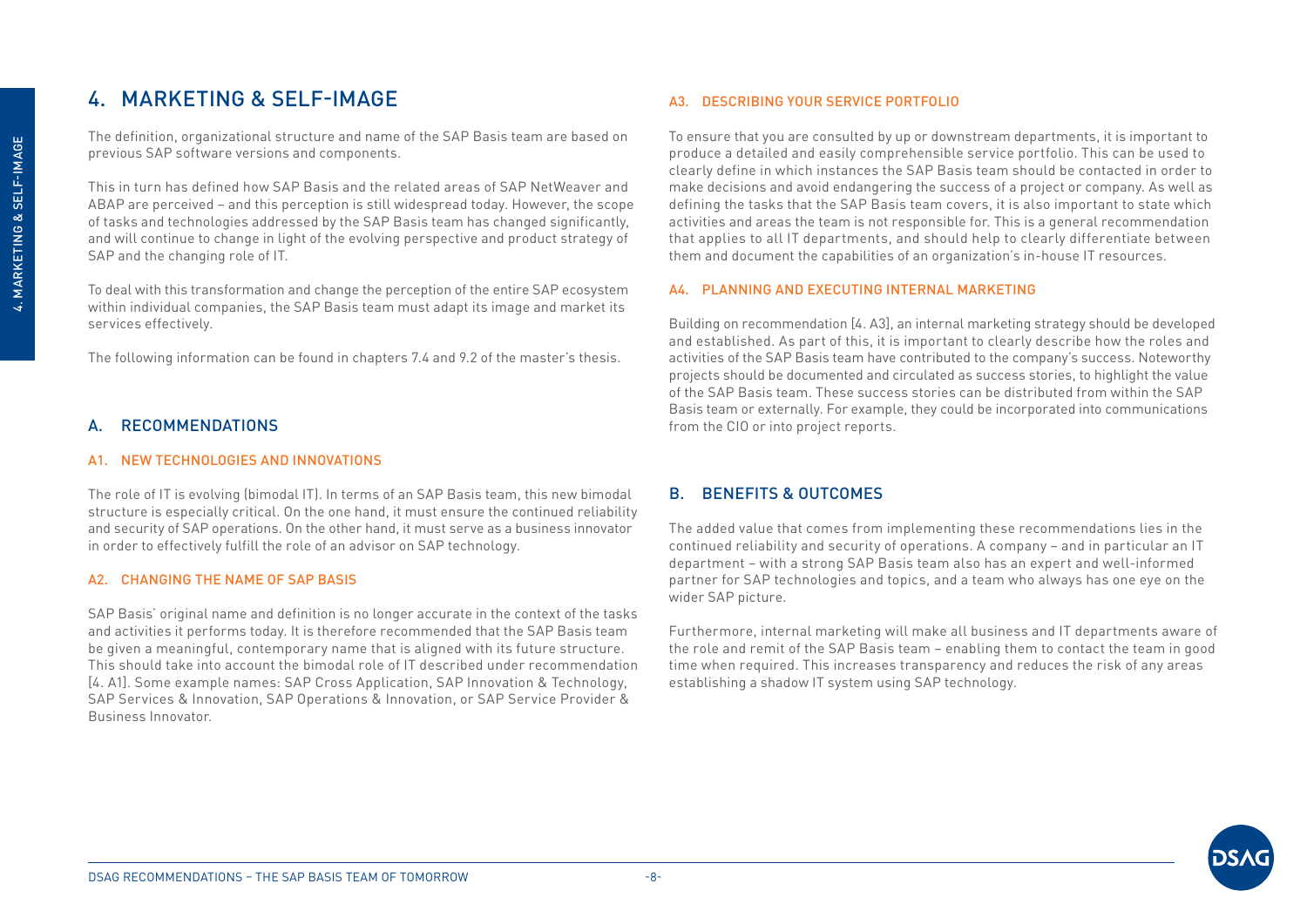<span id="page-8-0"></span>For the SAP Basis team, the new self-image provides a more attractive, responsible and appealing work environment. The variety of technology deployed can be monitored and limited to what's necessary. There is also transparency with regard to the available interfaces, and a manageable flow of data that meets data security standards.

#### C. GUIDE TO DEVELOPING A MARKETING CONCEPT

The marketing mix model is appropriate in this instance. Generally this comprises four pillars – the four Ps: product, price, place, and promotion. When it comes to service delivery, a fifth P – "personnel" – is often applicable too. The marketing mix model is actually intended for use in the external sales of products and services. However, aspects of it can be applied to internal marketing of the SAP Basis service portfolio.

The following guide to developing a marketing concept has been put together to help you shape your marketing mix.

#### STEP 1: DESCRIBING SERVICES

This step involves describing the services that are being offered and categorizing them by type, for example, primary and secondary services.

In terms of SAP Basis, this step should focus on analyzing the product portfolio and creating IT products and a product catalog.

#### STEP 2: AVAILABLE RESOURCES

You should then identify which resources are already available for use, and which are yet to be established. Resources include people, equipment, systems, and expertise, as well as financial resources.

For SAP Basis, this step is similar to an inventory.

#### STEP 3: DEFINING GOALS

This step involves defining a service provider's mission and vision. Additionally, quantifiable targets should be set for the next three years. This step is especially important for the SAP Basis team. It relates to the self-image and perception described in the "Marketing & Self-image" section, as well as the external expression of a mission and vision. The team must define which role it wants to assume within the company.

#### STEP 4: DEFINING A TARGET GROUP

In this step, the target group for a service is defined and described in detail, for example, by creating a profile. It also involves defining potential target groups that may be of interest in future.

By defining a target group within the company, the SAP Basis team decides who its services and products should be provided to. But it also makes sense, in the context of the transformation of SAP Basis, to identify and describe future target groups (e.g. specialist departments).

#### STEP 5: POSITIONING

This step aims to position a service within the market and the competitors in that specific segment. This positioning should take into account the previously identified target groups.

For an SAP Basis team, positioning is extremely important. First and foremost, the focus should be on positioning it within the IT department and differentiating it from other departments which could be seen as competitors in the context of this process.

#### STEP 6: AVAILABLE STAFF

This step involves identifying the skills and training measures for staff that are required to meet the goals and deliver the service.

The necessary skills and roles for an SAP Basis team are described in detail in the "Skills & Roles" section.

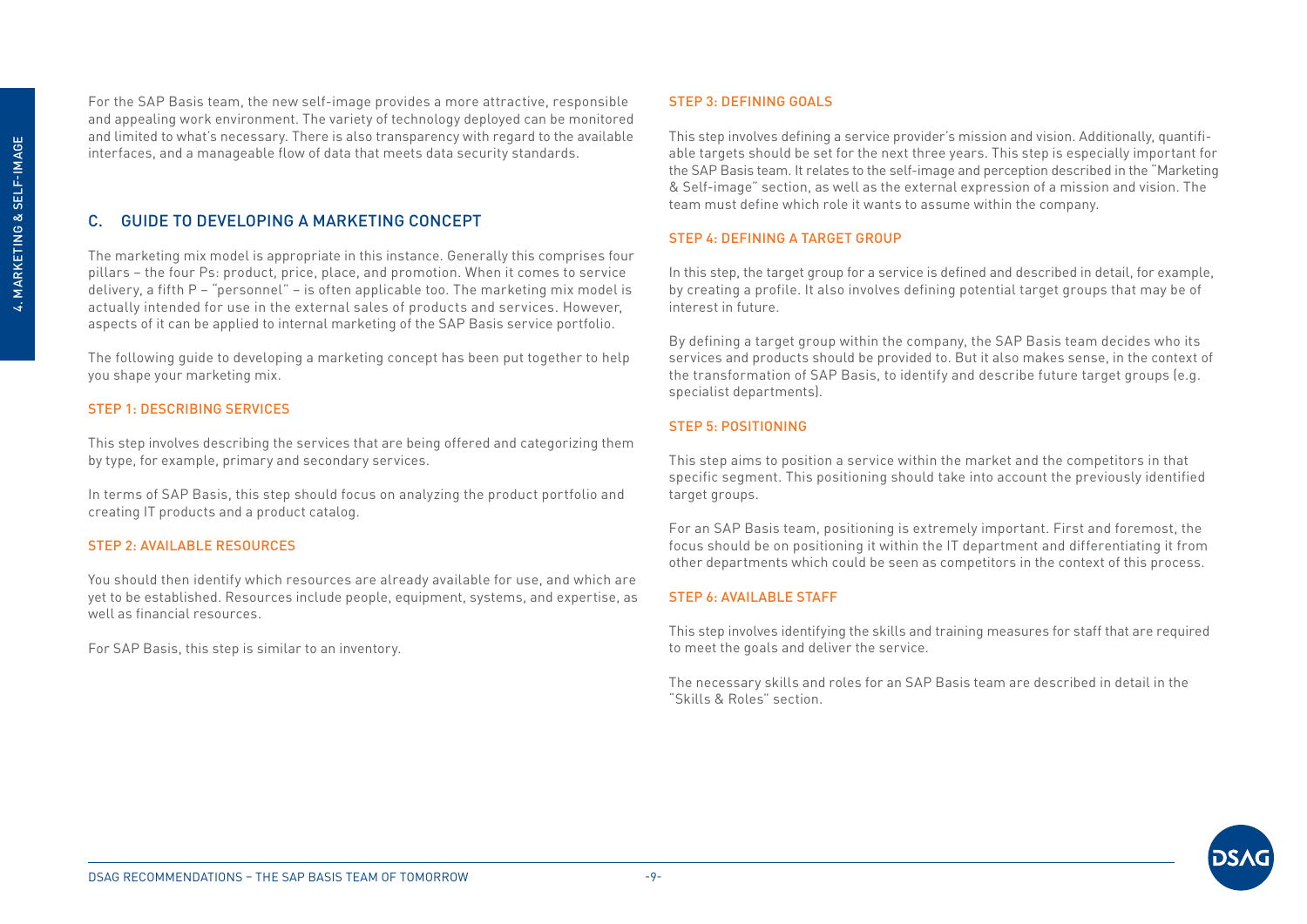#### STEP 7: PRICING

In this step, a pricing strategy is chosen. The relevant strategy must take into account the cost-benefit ratio, and the decision should be explained and justified. Following this, the price of the service is defined, and formal decisions made about the various billing models and any discounts.

In terms of SAP Basis, this step is less important. While a price should be assigned to IT products and services to facilitate valuation and billing, an extensive and complex pricing system is not necessary.

#### STEP 8: MARKET COMMUNICATION

Market communication describes the way in which a service is promoted and communicated to customers. This includes the communication tools (where the communication will take place), the communication means (how the communication will take place), and the content. These should be aligned with the previously identified target groups.

For an SAP Basis team, content is a particularly key feature of market communications. Information should be produced and communicated with a clear focus on the target group.

#### STEP 9: INTERNAL COMMUNICATION

Internal communication describes how the aforementioned information is also communicated effectively within the company, to employees. All the topics that may be of interest to a customer are also relevant here. Ideally, there should be a balanced communications structure based on the triad of marketing, target group, and internal staff.

Internal communications are critical for SAP Basis. You must be able to communicate your services, IT products, and positioning effectively to your own employees.

#### STEP 10: PLANNING

Planning means translating the steps above into tangible measures, with a clear definition of each measure. The activities can now be scheduled and a cost overview drawn up. Above all, it is important to plan realistically and take into account any dependencies.

This step is also of enormous interest for SAP Basis and is essential in order to implement the other steps in a concrete, integrated marketing concept.

For an SAP Basis team, developing a marketing concept not only involves external communications in the sense of advertising – it also involves downstream steps such as defining your service portfolio and positioning. The targeted implementation of this guide can support you in both external communications and positioning and differentiating yourself within the broader IT organization.

QUOTE FROM A PROJECT TEAM MEMBER: "I'VE NEVER SEEN COLLABORATION LIKE THIS AT DSAG. LIKE A REAL PROJECT TEAM, WE'VE

WORKED TOGETHER ACROSS COMPANIES, CONTRIBUTING OUR VARIOUS EXPERIENCES. THE THESIS IS NOW THE FOUNDATION FOR A CHANGE PROCESS IN OUR COMPANY."

4. MARKETING & SELF-IMAGE 4. MARKETING & SELF-IMAGE

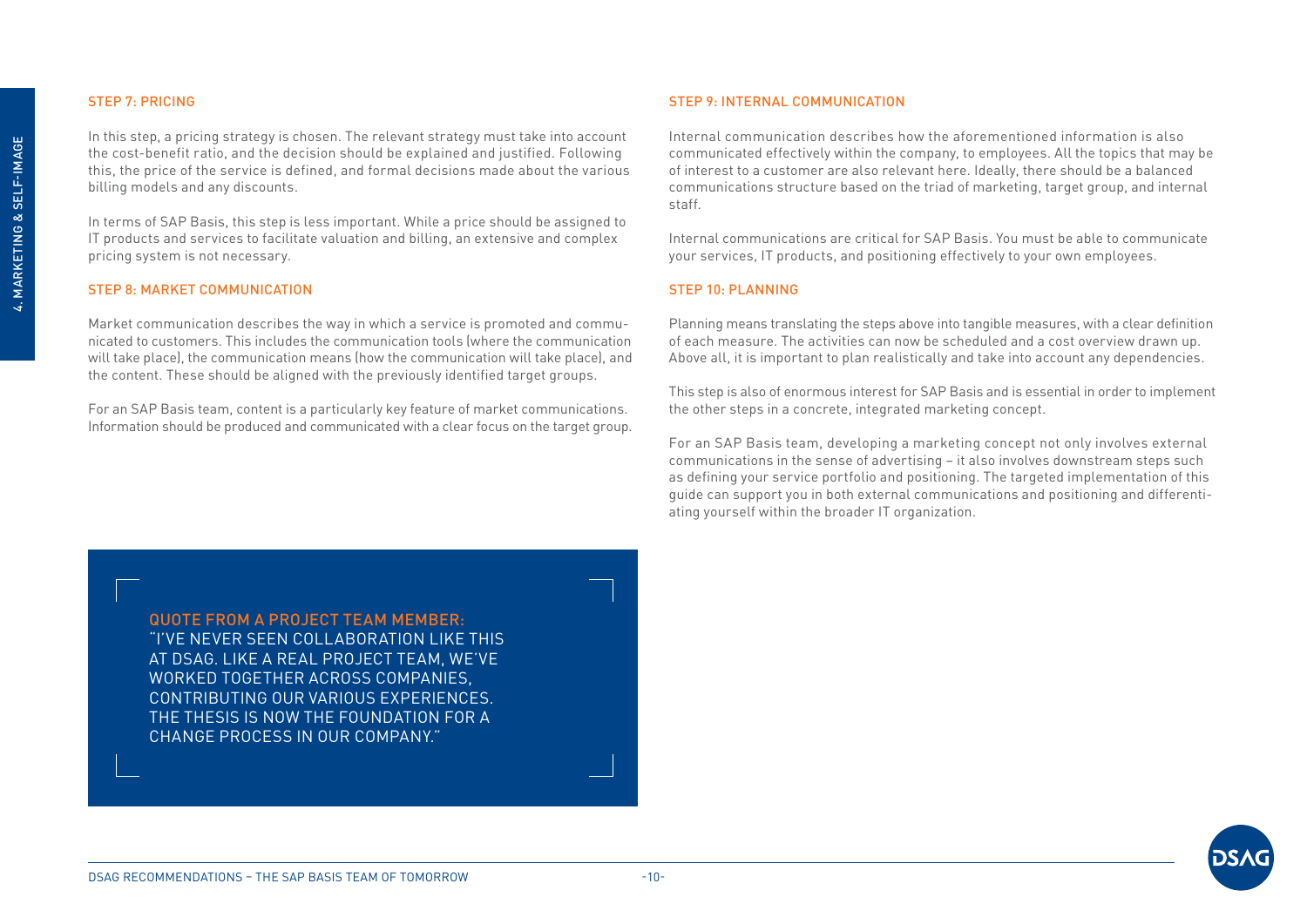## <span id="page-10-0"></span>5. NEW TECHNOLOGY & INNOVATION

In the age of digitalization, information technology plays an even more critical role. Innovation without IT is now unthinkable. But it's not just technology itself that is important – it's also the means and manner in which it's provided. The SAP Basis team of the future should serve as a partner and point of contact for new SAP technologies.

Further details on this recommendation can be found in chapters 7.5 and 9.3 of the master's thesis.

#### A. RECOMMENDATION

#### A1. INITIATE PILOT AND RESEARCH PROJECTS

To get a head start when it comes to new SAP technologies, proof of concepts and research and development (R&D) projects must be initiated to build up expertise and evaluate any constraints or even project feasibility. This will also support the evaluation of new business models – and their underlying technology – in collaboration with the relevant department.

#### A2. ESTABLISH AN SAP INNOVATION TEAM

To be a pioneer of innovation within the company, you need a dedicated team or group of experts with a clear aim of driving forward R&D projects and proof of concepts, continuing to train in these areas, and developing innovation proposals and submitting them to management for review. They should remain far removed from IT operations.

#### A3. SET UP A TEST LABORATORY

You must then establish the resources and conditions for executing R&D and pilot projects. We recommend setting up a test laboratory that is subject to as few constraints as possible in terms of the company's procedural standards. These standards are often so extensive that they can impede the speed or usefulness of pilot projects, or even lead to their shutdown.

#### A4. REGULARLY ATTEND INFORMATION EVENTS

You should regularly take part in events hosted by SAP, DSAG, and third parties, and access their information and media, in order to stay up to date on changes within the SAP product portfolio and any related technological developments.

#### A5. DEVELOP EMPLOYEES' SKILLS

To retain a good overview of the wider technology picture and the innovations for which the SAP Basis team is responsible, ongoing employee training is essential.

#### A6. CREATE ROOM FOR MANEUVER

To give pilot and R&D projects room for maneuver and to meet growing requirements, you need to increase capacity. This could be done by topping up existing resources and/or implementing new measures such as standardization and automation, or "cloudability", outsourcing, and out-tasking.

#### A7. INTEGRATE NEW TECHNOLOGIES – SUPPORT NEW SCENARIOS

In the age of digitalization, there's no need to reinvent the wheel. Certain functions are only used via platforms, without operating the underlying infrastructure in-house. To get a head start on this over competitors, you should roll out and use these technologies, and keep up to speed on the opportunities they offer. Examples include using cloud services or applications based on the Internet of Things and Big Data.

#### A8. INNOVATION MANAGEMENT

Because innovations based on the Internet of Things or Big Data not only affect the SAP Basis team, but can also boost your customers' products and services, the role of SAP Basis in relation to these scenarios and services must be clearly defined. Generally, the SAP Basis team is primarily responsible for their connectivity with the company's network/systems which are a part of their remit. Any applications based on these technologies, and their associated services, are the responsibility of the individual department offering these services. Any support provided by SAP Basis must be agreed on during planning and tightly regulated.

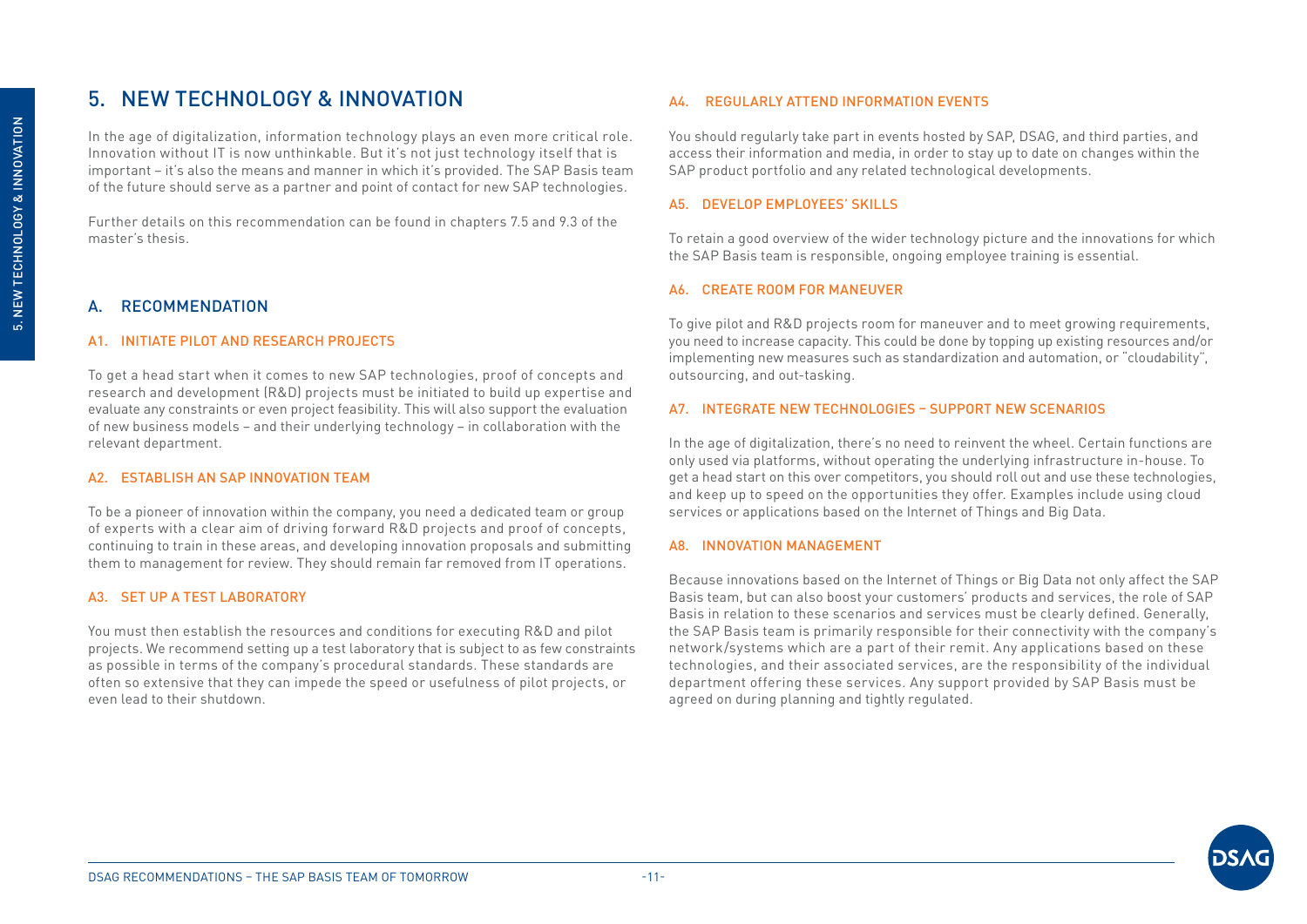#### <span id="page-11-0"></span>A9. STEADY FLOW OF INFORMATION

To create the necessary room for maneuver, and to highlight the innovative power of the SAP Basis team, we recommend reporting regularly to the CIO or management, for example. Additionally, success stories about specific products or technologies could be distributed within the company, as part of the wider SAP Basis marketing strategy (see chapter 7.4 of the master's thesis).

#### B. BENEFITS & OUTCOMES

The main benefit of implementing these recommendations is that it enables the SAP Basis team to show its innovative power, and this can be documented. Through targeted research and testing, SAP Basis can take on the role of a pioneer in innovation. This will also create an attractive and exciting work environment for employees. Involving SAP Basis in projects at the right time can underpin a project's success and contribute to the success of the entire company in the medium and long term.

One potential effect of increasing employees' workload may be staff departures, and the expertise that is lost when they leave. This may also mean that the entire remit of SAP Basis ends up being handled by external partners, which can lead to a company becoming dependent on them.

When it comes to generating, evaluating, and selecting ideas, the open innovation model comes into play. In a closed innovation model, innovation comes solely from within the company itself, whereas with an open innovation model, various sources are used for generating ideas. It is therefore necessary to open up the innovation process, as illustrated in Figure 2. This shows the dotted lines of the company boundaries, with the dots representing ideas which can be generated both within and outside the company.

The open innovation approach can be divided into three core processes: the outside-in process, the inside-out process, and the coupled process. The outside-in process involves using knowledge and expertise from external sources to generate ideas – for example, through collaboration with other companies, suppliers, or even customers. The inside-out process supports development, commercialization, and provision to markets outside of your own company when internal implementation of the idea only has a limited chance of success. The coupled process combines these two strategies. Through joint development and commercialization, it aims to generate successful, network-based cooperation.

For SAP Basis, the outside-in process in particular plays a key role in idea generation. To establish an innovation team or test lab, ideas from outside of the SAP Basis team must be permitted and other idea sources – both within and outside the company – must be taken into consideration. These other sources might be other departments, external service providers, higher-education institutions, or even a lecture series on a specific topic.

#### C. THE OPEN INNOVATION MODEL



*Figure 2: The open innovation model*

SEIZING THE OPPORTUNITIES OF SAP BASIS ALMOST EVERY INNOVATION WITHIN A COMPANY HAS A TECHNOLOGICAL FOOTPRINT IN THE BACK END, WHICH IS USUALLY BASED ON AN SAP SYSTEM. THIS IS WHERE SAP BASIS CAN HELP CREATE ADDED VALUE FOR THE COMPANY. INVOLVING THEM IN A PROJECT EARLY ON IS CRUCIAL.

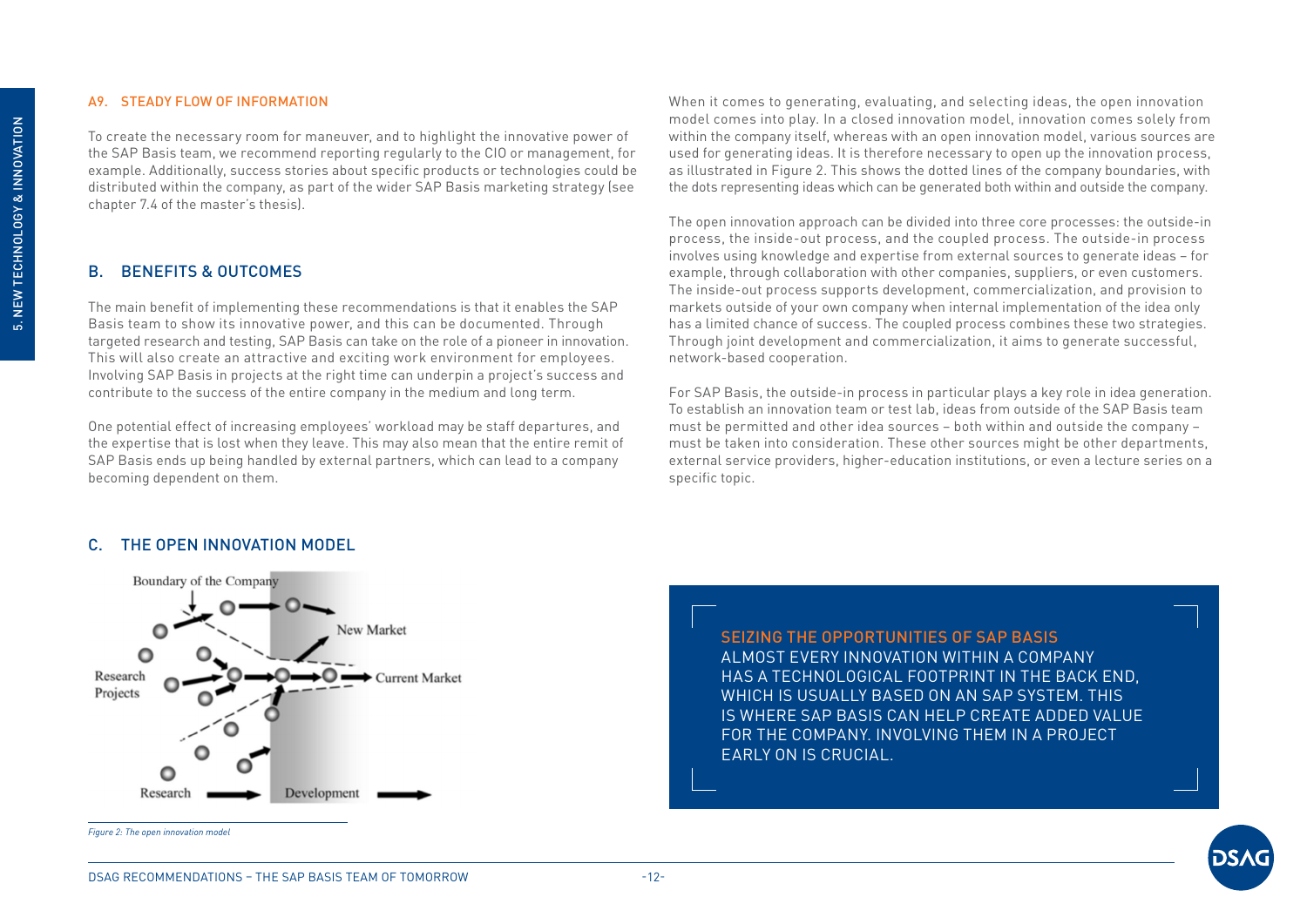## <span id="page-12-0"></span>6. AN ORGANIZATION IN TRANSFORMATION

As an organizational unit within an expanded IT department, the SAP Basis team faces a broad array of changes. Due to the increasing number of technologies and growing demand for integration and collaboration with upstream/downstream IT departments, the area in which SAP Basis operates is continuously growing.

Example organizational approaches/structures and further information can be found in chapters 7.6 and 9.4 of the master's thesis.

#### A. RECOMMENDATIONS

#### A1. KEEP COMPLEXITY PER EMPLOYEE TO A MINIMUM

If all the tasks requiring an interface are supported by the SAP Basis team, this results in a very broad remit, which means you need to avoid overworking your own staff and keep the complexity per employee to a minimum. Serving as an interface requires the team to grow accordingly. This recommendation is general and is not only relevant to the SAP Basis team.

#### A2. REDUCE AND AVOID ORGANIZATIONAL CONFLICTS

The SAP Basis team needs a clearly defined boundary between itself and upstream/ downstream IT departments. For example, in terms of infrastructure, this might be the top level of the operating system. There must also be a boundary with application development. There are a number of services today which are provided by SAP Basis but which are more application-focused, such as monitoring background processing, transportation, or automating certain tasks. Generally, you should determine which tasks should continue to be performed by SAP Basis, and which can be handed over to expert units established specifically to deal with them.

#### A3. INTRODUCE A COMPANY-WIDE INTERFACE TEAM

To cope with increasing integration and coordination between internal IT departments and external service providers and suppliers, it's important to establish an interface team within the IT department. Here, the SAP Basis team can assume the role of coordinator and interface for SAP products and technologies.

#### A4. SPLIT SAP BASIS INTO APPLICATION-FOCUSED AND INFRASTRUCTURE-FOCUSED TEAMS

To provide the required expertise to both application-focused IT departments and infrastructure units, SAP Basis should be split into infrastructure-focused and application-focused teams. The infrastructure-focused team should serve as the main point of contact for IT departments such as virtualization, storage management, and databases, while the application-focused team should serve as a main point of contact and coordinator for all application-related issues.

#### A5. SET UP OVERARCHING TEAMS OF EXPERTS INCLUDING SAP BASIS STAFF

To reduce organizational conflicts and deal with specific issues as effectively as possible, we recommend setting up expert teams that include SAP Basis staff. These teams could work together virtually, be temporary, and feature members from all the relevant IT departments or business units. If the issue being tackled by the virtual team is also a key focus for SAP Basis, SAP Basis should oversee the project on a managerial level.

#### A6. FIX THE SILO MODEL/DIVISION BETWEEN SAP AND NON-SAP RESPONSIBILITIES

Due to the variety of technology available today, including in the SAP product portfolio, a silo-based approach to support is no longer feasible. There are many activities which, for historical reasons, reside with both the SAP Basis team and non-SAP department. Here, the division between SAP and non-SAP remits should be reviewed through standardization, integration, and centralization, and – where possible – resolved. To give an example, output management should reside with a team that has expertise in both SAP and non-SAP printing as well as contacts in SAP Basis. The SAP Basis team should also provide the non-SAP teams with tools to support their work in the SAP environment.

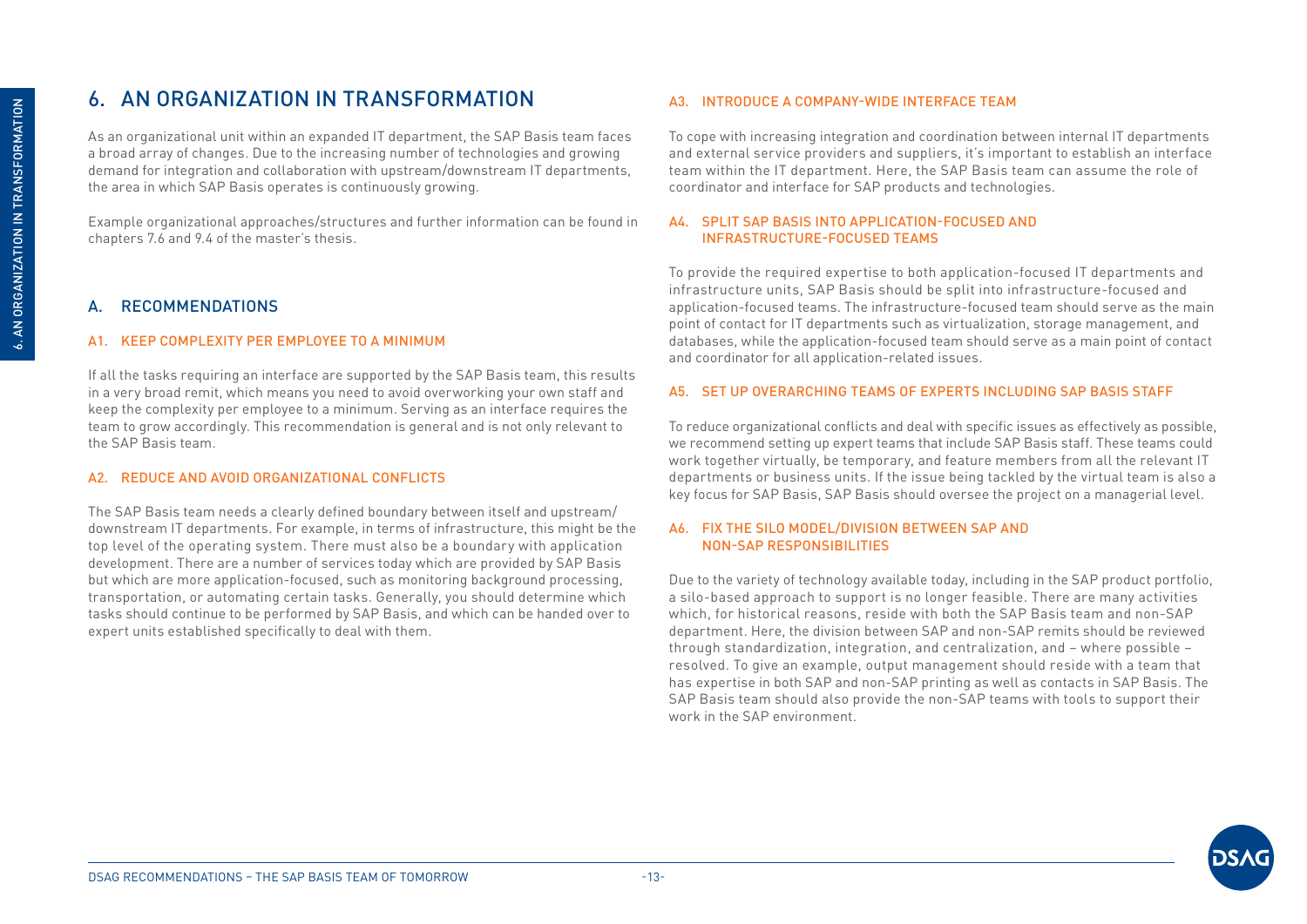#### <span id="page-13-0"></span>B. BENEFITS & OUTCOMES

Creating a cross-function team supports and safeguards operation of the SAP systems which are the backbone of the company. Aligning SAP Basis with other IT teams ensures that any optimization work is always carried out in the wider context of the entire company and/or IT department.

Additionally, resolving the division between SAP and non-SAP areas, where appropriate, leads to the creation of expert groups and synergy through centralization.

#### C. INTEGRATING SAP BASIS IN THE ORGANIZATION AS A CROSS-FUNCTION TEAM

Following our recommendation to split SAP Basis into application-focused and infrastructure-focused teams [6. A4], Figure 3 presents one possible way this could work. The interface role of SAP Basis is divided into an application-focused SAP Basis team, which is responsible for coordinating and communicating with vertical and upstream IT departments and business units, and an infrastructure-focused SAP Basis team. The latter serves as a link between the application-focused SAP Basis team and infrastructure levels, and should be made up of subject matter experts. The application-focused SAP Basis team should largely be made up of technology architects.

The innovation team within SAP Basis should be based within the application-focused team because its skills and resources will enable this team to assume a leading, coordinating role and to source expertise from both the infrastructure-focused team and downstream IT departments.



*Figure 3: SAP Basis as a cross-function team*

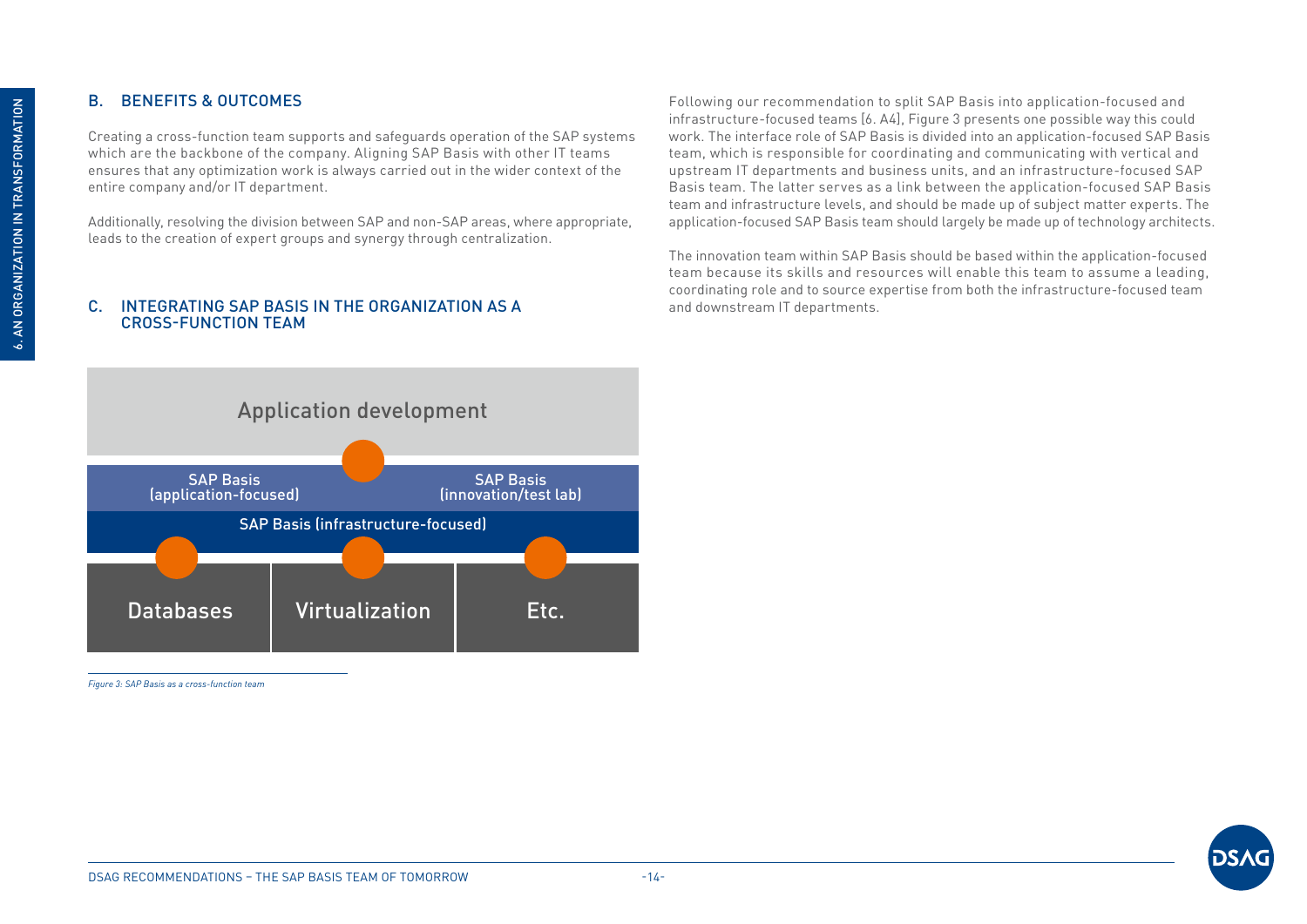## <span id="page-14-0"></span>7. STANDARDIZATION & AUTOMATION

To reduce complexity in SAP Basis operations, accelerate/simplify SAP Basis tasks, and free up capacity, you need to standardize and automate activities.

Further details can be found in chapters 7.7 and 9.5 of the master's thesis.

#### A. RECOMMENDATIONS

#### A1. REDUCE THE VOLUME OF CUSTOMER SPECIFICATIONS

To limit the variety of different systems in use and the amount of routine tasks associated with these, it is important to reduce the number of customer specifications. In particular, the implementation, set-up, and configuration of systems and security concepts should be standardized or restored to SAP standards. This requires working with the relevant IT departments to create a standard for operating systems and databases, within the constraints of the product in question.

#### A2. STANDARDIZE TASKS

Regular maintenance activities and standard procedures must be described and defined to support the creation of checklists and ensure compliance with these standards. The SAP Solution Manager – with its guided procedures function – can be used as a tool for this task. In this context, it is also important to document the functionality of the underlying application and define which testing and monitoring activities are needed. This requires an approval process between SAP Basis, other IT departments, and potentially the affected area(s) of the business.

The defined standard and current situation should be documented in detail and regularly checked for compliance. This can be done via automated monitoring, by validation with tools such as SAP Landscape Virtualization Management (LVM) or SAP Solution Manager, or by using manual checklists. This is the only way to ensure compliance.

SAP services such as Go-live Checks or Early Watch may also prove helpful here.

Here are a few examples of procedures that can be standardized:

- Naming of system instances and logical hosts and/or at least one central registration in a directory, or LVM or SAP portal
- Central system start and stop functions, for example, using LVM
- Categorization of SAP instances using T-shirt sizes in order to define profile standards and allocate costs

#### A3. DRIVE FORWARD THE AUTOMATION OF TASKS

Tasks such as updating components, carrying out security updates, or monitoring should continue to be automated. We recommend using a single automation tool (SAP Solution Manager or SAP LVM) for this task. Where possible, you should avoid using custom solutions and scripts, or replace these with standard tools. Otherwise, various script languages and versions will need to be managed, requiring greater administration. Standardized SAP scripts are highly recommended here. Additionally, a sensible definition of threshold values – for example, based on historical system behavior – is required for monitoring purposes.

#### A4. PROFESSIONALIZE SAP OPERATIONS AND THE SAP WORLD

In general, all SAP operations and associated tasks require further professionalization. This includes documenting the most crucial and business-critical processes, and checking that they are up to date and valid. Furthermore, services provided by SAP Basis through IT service management should be captured and described, as well as technologies – such as using an RACI matrix used to identify and document responsibilities within the SAP Basis team.

#### A5. MONITOR AND MODIFY STANDARDIZATION

Where there are rules for standardizing SAP systems, tasks, and procedures, these should be complied with in full and the compliance monitored. In the event of non-compliance – for example, due to project circumstances or technical issues – the standard should be restored in near real time. Resources must be made available to do this.

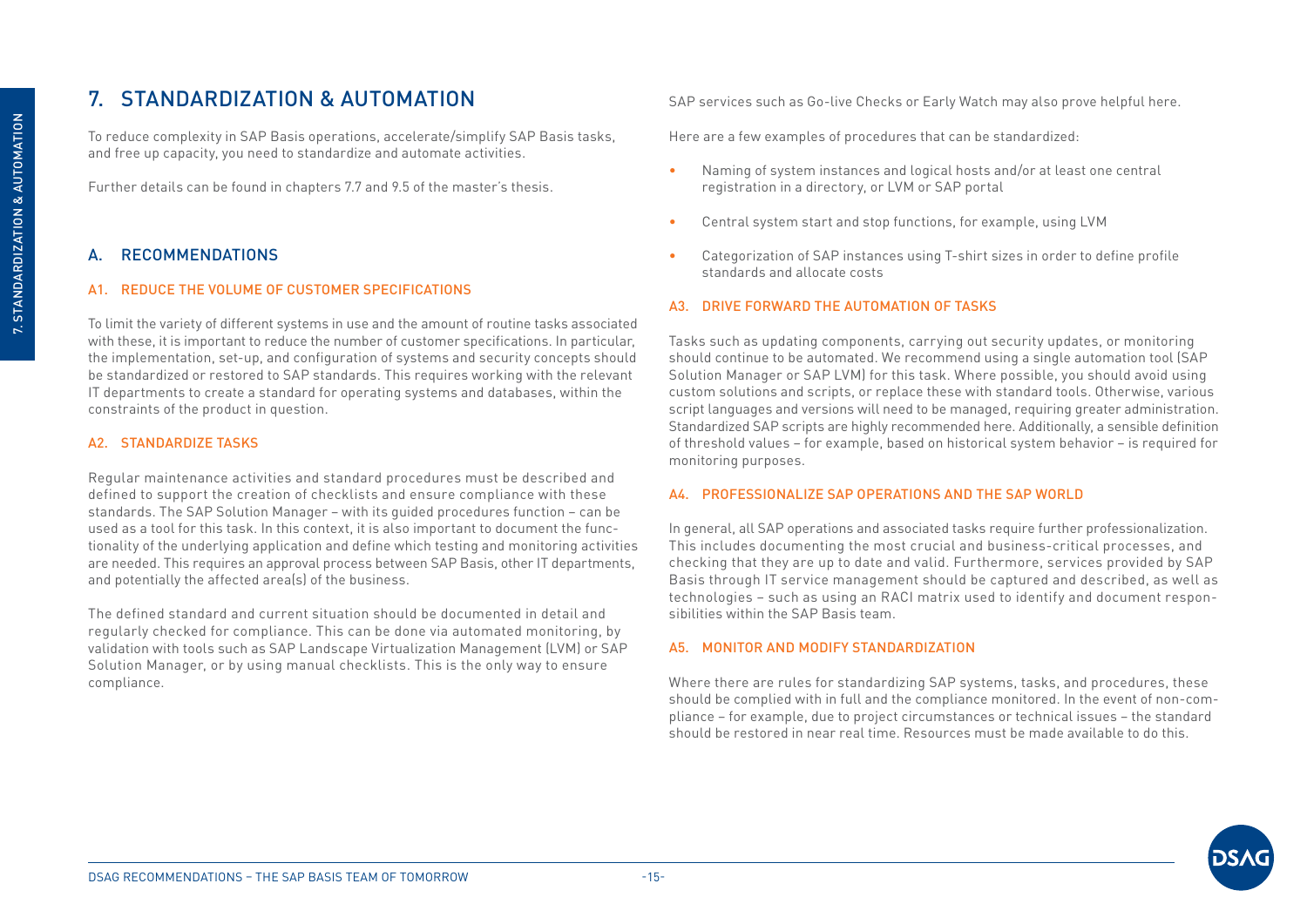#### A6. STANDARDIZE AND VIRTUALIZE

Establishing a software-defined data center or even IaaS are key to increasing the flexibility and standardization of an SAP-based infrastructure. Using individual virtualized components such as servers, networks, or memory, a software-defined data center aims to create an abstraction layer that manages, monitors, provides, and automates the entire infrastructure.

#### A7. DEVELOP A MONITORING STRATEGY FOR HYBRID LANDSCAPES

Because hybrid landscapes are often viewed as the operating model of the future, it is important to develop corresponding monitoring strategies. Above all, it is essential to get a comprehensive view of the entire process – and not just a view of the individual systems, services, or components that are involved. This will help meet the requirement for SAP Basis to serve as a company-wide interface.

#### A8. OUTSOURCE NON-SAP PRODUCT SUPPORT

In an initial outsourcing step, support of non-SAP products such as fax servers or archiving systems can be handed over to more suitable IT departments within the company, or to external specialists.

#### A9. SIMPLIFY COMMUNICATIONS

Simplifying communications within IT departments requires channels and contacts to be clearly defined, and standardized communication tools to be used. It would also be helpful to name points of contact for upstream/downstream IT departments, external service providers, and suppliers.

#### A10. OUT-TASK COMPLEX AND INFREQUENT ACTIVITIES

For the tasks described above, which are more infrequent and involve a certain degree of complexity due to the lack of routine or process expertise, you should check whether they can be performed more efficiently by an external service provider. One question that needs clarifying is whether it's necessary to retain the required expertise within the company, to be able to respond more quickly than an external provider, for example, to issues concerning business-critical systems. Security concerns should also be considered, as external individuals will have access to internal systems. Services delivered via out-tasking should be regularly monitored and verified in terms of quality and documentation. No company should be completely dependent on external partners.

#### A11. OUT-TASK ROUTINE TASKS THAT CANNOT BE AUTOMATED

Tasks that are relatively straightforward, but that cannot be automated, should also be looked at as potential candidates for out-tasking – to relieve the workload of the internal SAP Basis team.

#### A12. INTRODUCE RELEASE AND PATCH MANAGEMENT

To safeguard system reliability and reduce risks associated with in-house developments, we recommend release and patch management. Here, standardized procedures may be helpful for introducing in-house developments – such as testing strategies or service level agreements (SLAs). The launch of customer applications must also be aligned with maintenance windows and recovery time objective.

#### A13. CONSIDER KPIs WHEN DRAFTING CONTRACTS WITH EXTERNAL SERVICE PROVIDERS

Contracts with external partners should take into account and include key performance indicators (KPIs) for assessing quality, as well as defined SLAs and implementation timelines.

#### A14. FOLLOW AN ORDER IN OPTIMIZATION

Standardization of SAP operations and SAP systems can be viewed as a form of preparation for automation and service formats such as the cloud, out-tasking, or even outsourcing. That is why it is important – in the wider context of standardization and automation – to follow an order when it comes to reviewing tasks and systems. First, there should be comprehensive documentation of the relevant equipment, including details of its current status. Following this, a standardization strategy can be developed and implemented. Only then can you start thinking about automation activities and approaches such as out-tasking, the cloud, or outsourcing.

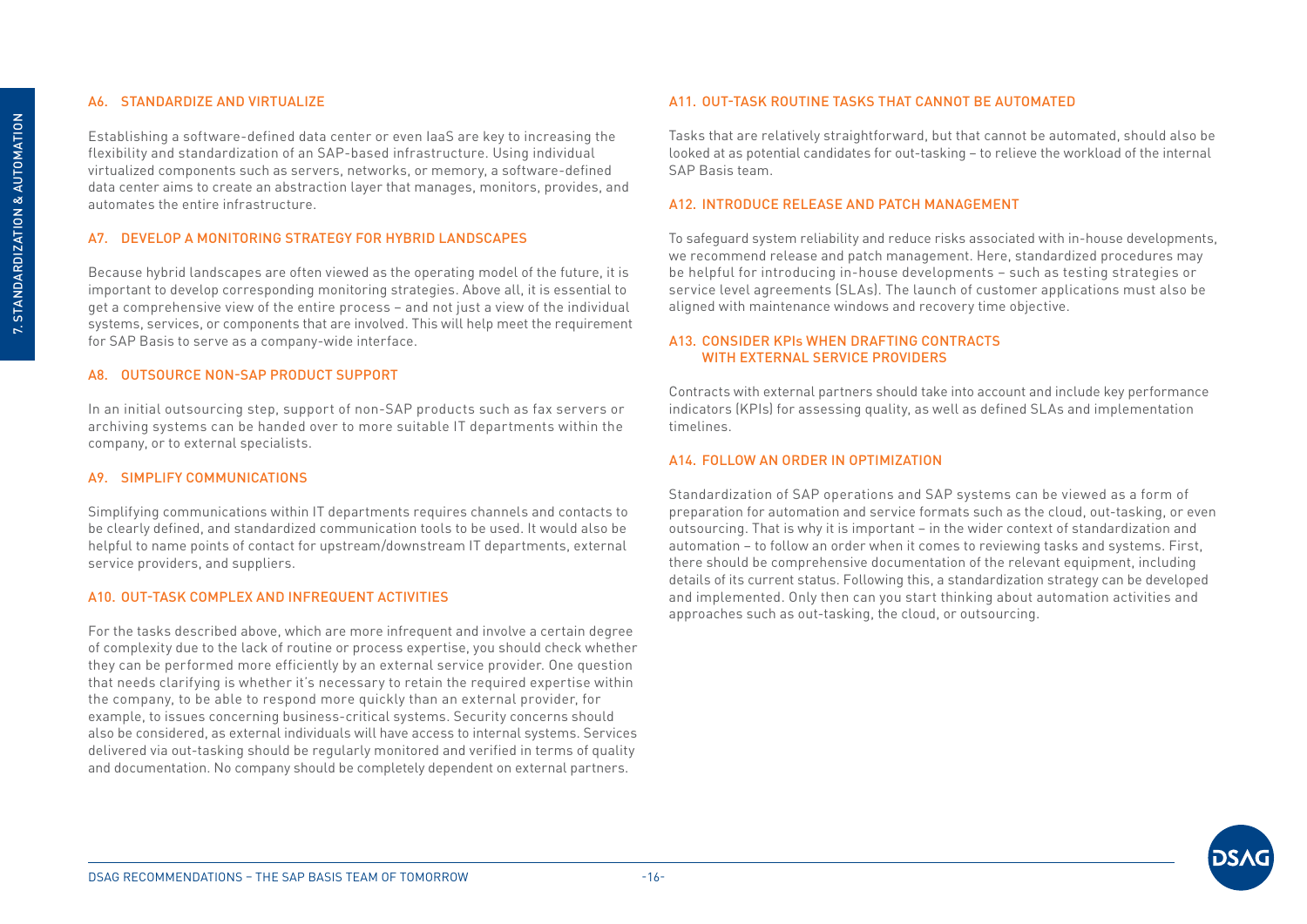### <span id="page-16-0"></span>B. BENEFITS & OUTCOMES

One key benefit of standardization and automation is the quality improvement in tasks and processes, as manual errors can be almost entirely eliminated. Furthermore, tasks can be completed much more quickly. In turn, the proportion of time dedicated to administration and operating your company's system landscape can be significantly reduced.

#### C. ESTABLISHING AN IT PRODUCT CATALOG

When it comes to standardization, there's not only an impact on IT product administration; there's also the standardization and simplification of the IT products offered by the SAP Basis team. Tools such as ITIL are already established when it comes to the standardized execution of tasks and creating IT product and service catalogs. Here, the IT services being provided are explained in clear terms. In addition to service definitions, any service exclusions and requirements are also described. The service description is accompanied by a price, which may comprise both fixed and variable components. This simplified, integrated product portfolio also aims to reduce administrative time and effort when it comes to orders, activations, modifications, terminations and, of course, billing. As such, describing IT services and creating an IT product catalog is the basis for standardization, regardless of whether the person receiving the service is an external or internal customer (such as a business unit).

The definition of IT products, i.e. bundled IT services and resources, poses a special challenge. Thinking along the lines of cloud computing may be a useful starting point here. The main features of cloud computing are standardization in terms of service type and delivery provisions, result-driven services, service provision to a number of recipients, scalability, transaction-based billing, and a high degree of risk with downtime.

Within the context of the SAP Basis team, one example could be the provision of an SAP application server for a popular SAP system. Parameters might include the number of processors, memory, disk space, operating system, and runtime environment. Instead of allowing every customer to determine each parameter for themselves, the SAP Basis team could create bundles – for example, a "power server" with increased processor performance, memory, and disk space, and the "light server" with simpler options. Each bundle would be priced differently, and prices should be considered and agreed on in advance.

The idea of basing IT services on reproducible standards is directly related to the standardization of processes and technical specifications. Standardized products can only be provided if processes are standardized. Likewise, products can only be offered in simple, transparent bundles if technical standards are established.

> ONE KEY BENEFIT OF STANDARDIZATION AND AUTOMATION IS THE QUALITY IMPROVEMENT IN TASKS AND PROCESSES, AS MANUAL ERRORS CAN BE ALMOST ENTIRELY ELIMINATED.

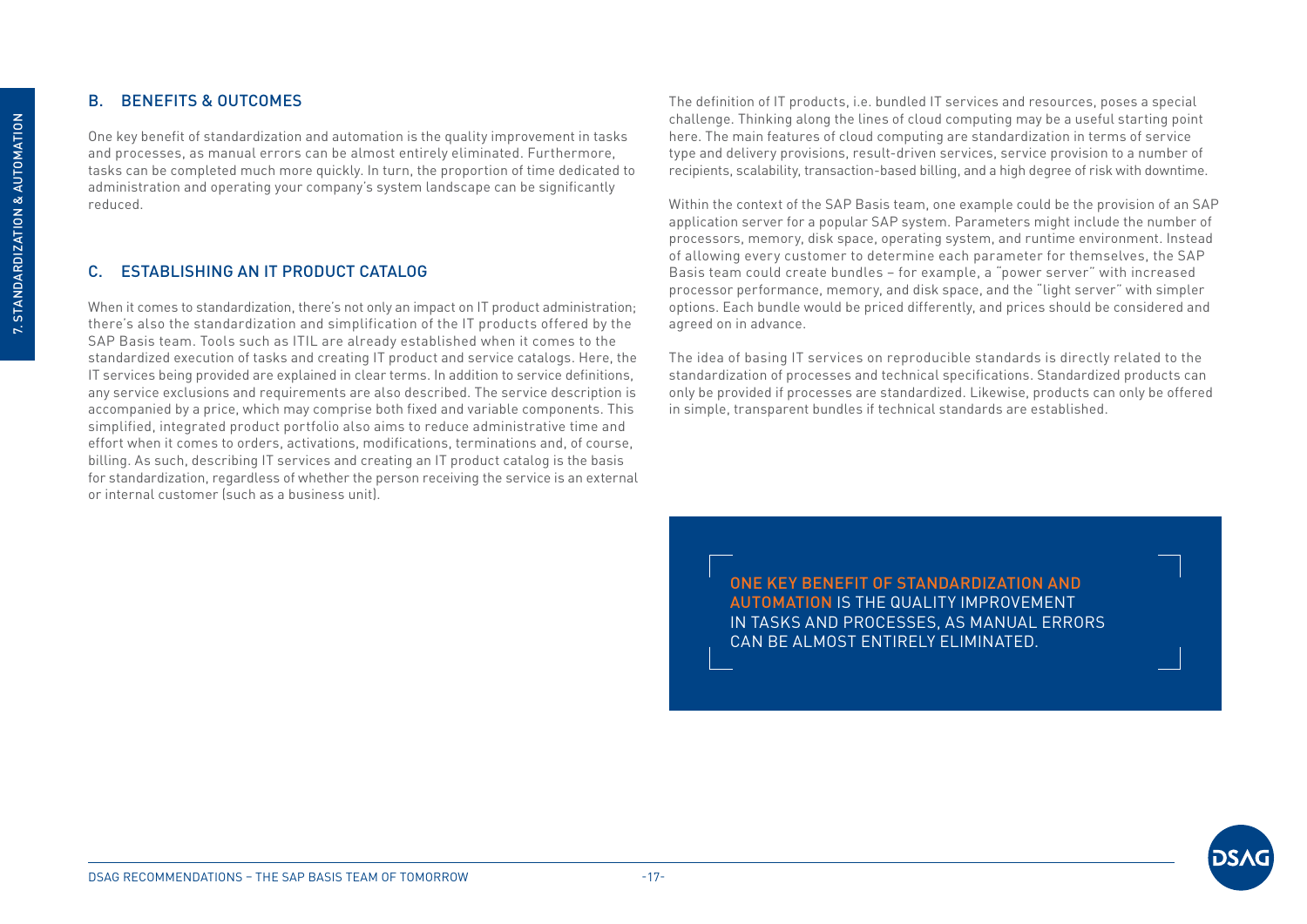## <span id="page-17-0"></span>8. "CLOUDABILITY", OUTSOURCING & OUT-TASKING

There are a number of different options when it comes to implementing and operating new applications. Companies can choose between in-house implementation and operation, outsourcing, cloud computing, and out-tasking. When selecting a suitable approach, the SAP Basis team should be involved in evaluating the various technological and operational factors, to ensure they can make an informed, well-founded decision. This decision will have a significant impact on future SAP operations and the associated resources required for operation and maintenance. The recommendations listed below are intended as a tool to help you in selecting new service formats.

Information on these recommendations can be found in chapters 7.8 and 9.6 of the master's thesis.

#### A. RECOMMENDATIONS

#### A1. EVALUATE EXISTING SOLUTIONS FOR CUSTOMER SPECIFICATIONS

In the case of existing solutions, it's necessary to determine to what extent they have been modified using customer specifications. The more modifications, the more time and effort required for maintenance – including testing, for example, for upgrades. Systems/applications with fewer customer specifications may be more suitable for external operation using one of the aforementioned service formats.

#### A2. PRODUCE A CRITERIA CATALOG

To solve this challenge, a criteria catalog should be developed to evaluate the feasibility/ suitability of specific applications for certain service formats. The service catalog should be structured so that it highlights the criteria which cannot be easily met, and facilitates detailed examination of them. Generally, the criteria catalog cannot determine a final decision; it can only serve as a decision-making tool and define absolute "must-haves".

#### A3. RESTORE MODIFICATIONS TO SAP STANDARD

At the same time, solutions must be restored to SAP standard. IT/technology should work with other departments to estimate the technical time and effort involved and the business benefits. It's necessary to check whether adapting business-critical processes to avoid modifications to the implementation could potentially be more effective and/or cost-efficient. This should be evaluated and agreed upon together. Following this, we recommend defining and implementing company standards for solution development and maintenance.

#### A4. BENEFITS OF STANDARDIZATION AS THE BASIS FOR OUTSOURCING

The greater the degree of standardization in operational and maintenance tasks, the more effectively operational and maintenance tasks can be carried out. At the same time, standardization simplifies outsourcing and, potentially, use of a cloud-based solution.

#### A5. SELECT A SUITABLE SERVICE FORMAT

Regardless of the service format that's chosen – whether it's outsourcing or outtasking – the overall responsibility for the availability and performance of IT-based applications remains in-house. This includes internal coordination of maintenance windows and new releases. Additionally, any third-party services must be regularly monitored and checked for quality. Therefore, the chosen IT strategy should be as low risk as possible. If technical operations are not taken into sufficient consideration when making a decision, this can pose a significant business risk.

#### B. BENEFITS & OUTCOMES

By effectively evaluating the suitability of your company's applications for outsourcing to an external service provider or the cloud, you can minimize the risk associated with your chosen service format. Additionally, any potential weaknesses or aspects that may require special attention can be identified and addressed. As a result, any negative impact during operation can be almost entirely excluded.

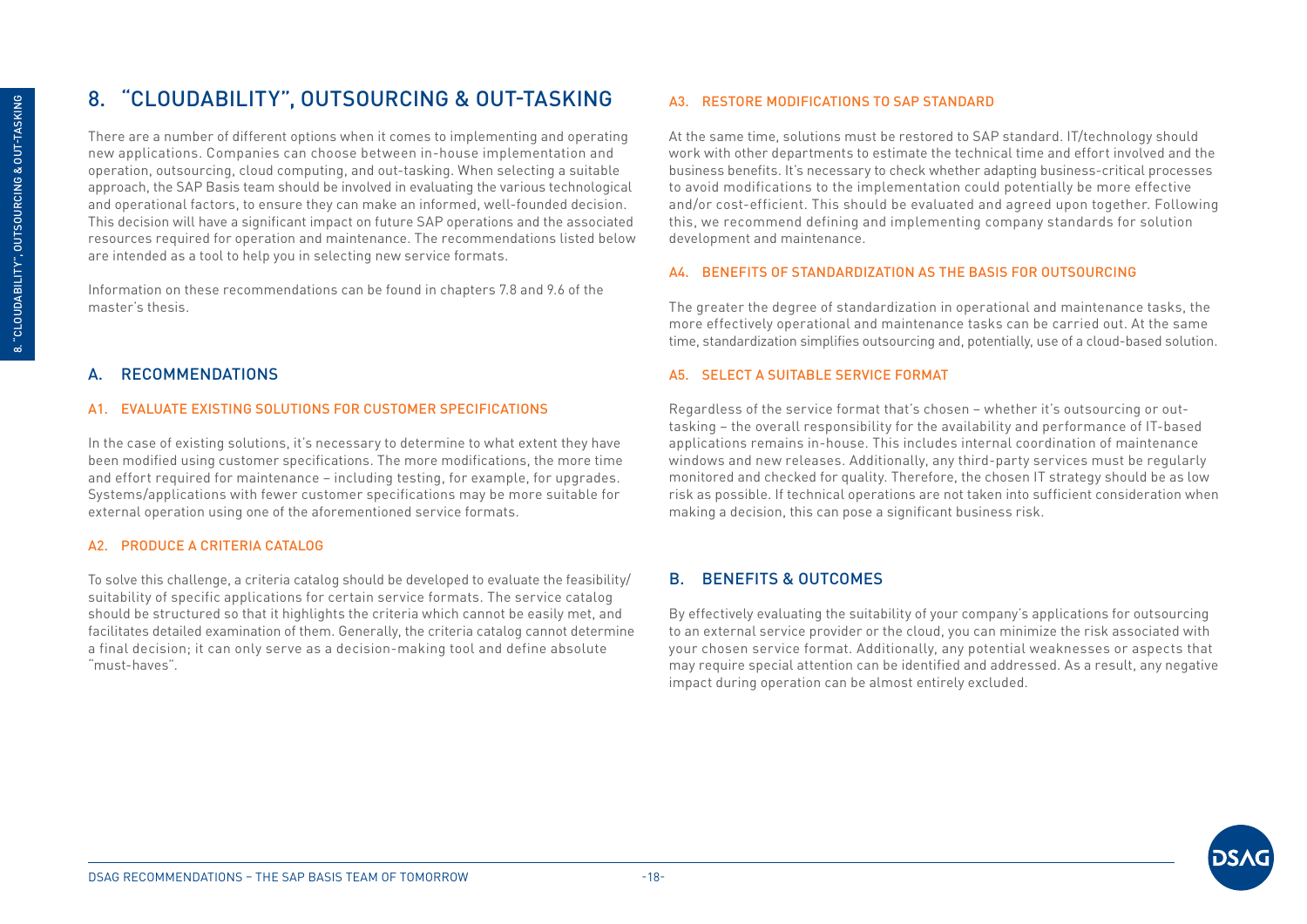#### <span id="page-18-0"></span>C. CHOOSING BETWEEN IN-HOUSE PROCUREMENT AND OUTSOURCING Deciding whether to outsource a specific task or service should not only take into





account costs, but should also include an evaluation of competitive differentiation and strategic importance. When looking at costs, key factors include how specific the task is, and the impact of economies of scale, i.e. decreasing costs for an increasing number of tasks/services outsourced. Tasks and services which cannot easily be replicated by competitors are of special strategic importance.

Figure 4 illustrates the strategic importance and cost benefits of in-house procurement vs. outsourcing, to help you to decide whether or not to outsource specific IT tasks/ services.

Furthermore, as set out in recommendation 8. A2, it is worth developing a criteria catalog to facilitate review and assessment of the application's or service's specific features.

An example criteria catalog can be found in chapter 9.6 of the master's thesis.

DECIDING WHETHER TO OUTSOURCE A SPECIFIC TASK OR SERVICE SHOULD NOT ONLY TAKE INTO ACCOUNT COSTS, BUT SHOULD ALSO INCLUDE AN EVALUATION OF COMPETITIVE DIFFERENTIATION AND STRATEGIC IMPORTANCE.

*Figure 4: Matrix to support decision on whether to outsource IT activities*

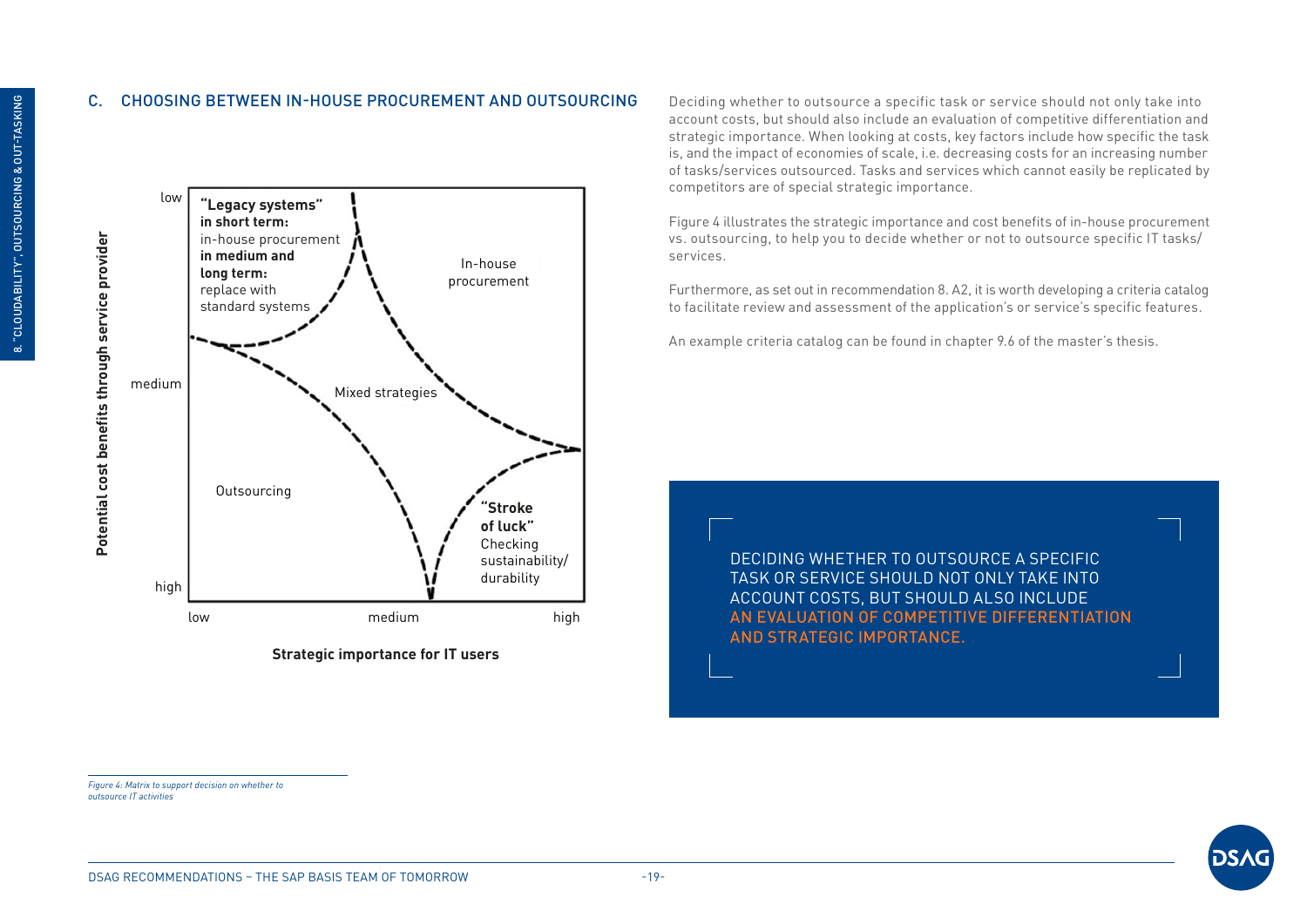## <span id="page-19-0"></span>9. IT ROADMAP

Today's companies are facing an enormous challenge: the world is not in the process of becoming digital – it already is digital. Digitalization, and all the technological changes and customer requirements associated with it, brings new opportunities and new challenges for businesses. Additionally, product strategies are changing – including that of SAP. To help companies realize their goals as effectively and efficiently as possible, the SAP Basis team must be involved in developing an IT roadmap and a digitalization and cloud strategy.

A detailed examination of the following recommendations can be found in chapter 7.9 of the master's thesis.

#### **RECOMMENDATIONS**

#### A1. UNDERSTAND AND CO-DEVELOP A DIGITALIZATION STRATEGY

A comprehensible, transparent strategy will enable SAP Basis to put it into practice and apply it to the resulting requirements and activities. Here, the main role of SAP Basis is to support and highlight new business models through implementation of the strategy – models which require resources in terms of skills and capital, but which will also lead to benefits. Furthermore, the SAP Basis team must identify and source the necessary skills and resources early on.

#### A2. INTEGRATE THE EXPERTISE OF SAP BASIS

The SAP Basis team should contribute its extensive knowledge and expertise in SAP technology during the development of the IT strategy and roadmap. Responsibility for this predominantly lies with the CIO, who is the main flagbearer for the IT strategy and IT department. The SAP Basis team should also act as a sparring partner for individuals and committees/boards with a significant influence on the strategies (e.g. enterprise architects).

#### A3. CO-DEVELOP ARCHITECTURE GUIDELINES

One element of an IT or cloud strategy may involve defining architecture guidelines and a policy framework for using and sharing certain services. The SAP Basis team should be actively involved in this, by collaborating on the development of policies and architecture guidelines and contributing their expertise in SAP technology.

#### B. BENEFITS & OUTCOMES

Through the involvement of the SAP Basis team, solutions can be rolled out more quickly and integrated into the existing system landscape more effectively. This is partly because solutions are known in advance and the required expertise either already exists or is in the process of being sourced. Overall, this enables the roadmap to be implemented more easily.

Furthermore, a clear digitalization and cloud strategy, including opportunities for deployment, offers guidance and orientation for stakeholders. These stakeholders then know exactly which areas the company wants to grow in/focus on, what's possible and not possible, and what's permitted. This gives stakeholders and companies a valid point of reference to follow at all times.

In turn, this will lead to increased acceptance within SAP Basis and a more workable implementation for the team – because the aforementioned expertise is already made available in the strategy. Finally, this will make it easier and more cost-effective to safeguard operations in what is a manageable system landscape.

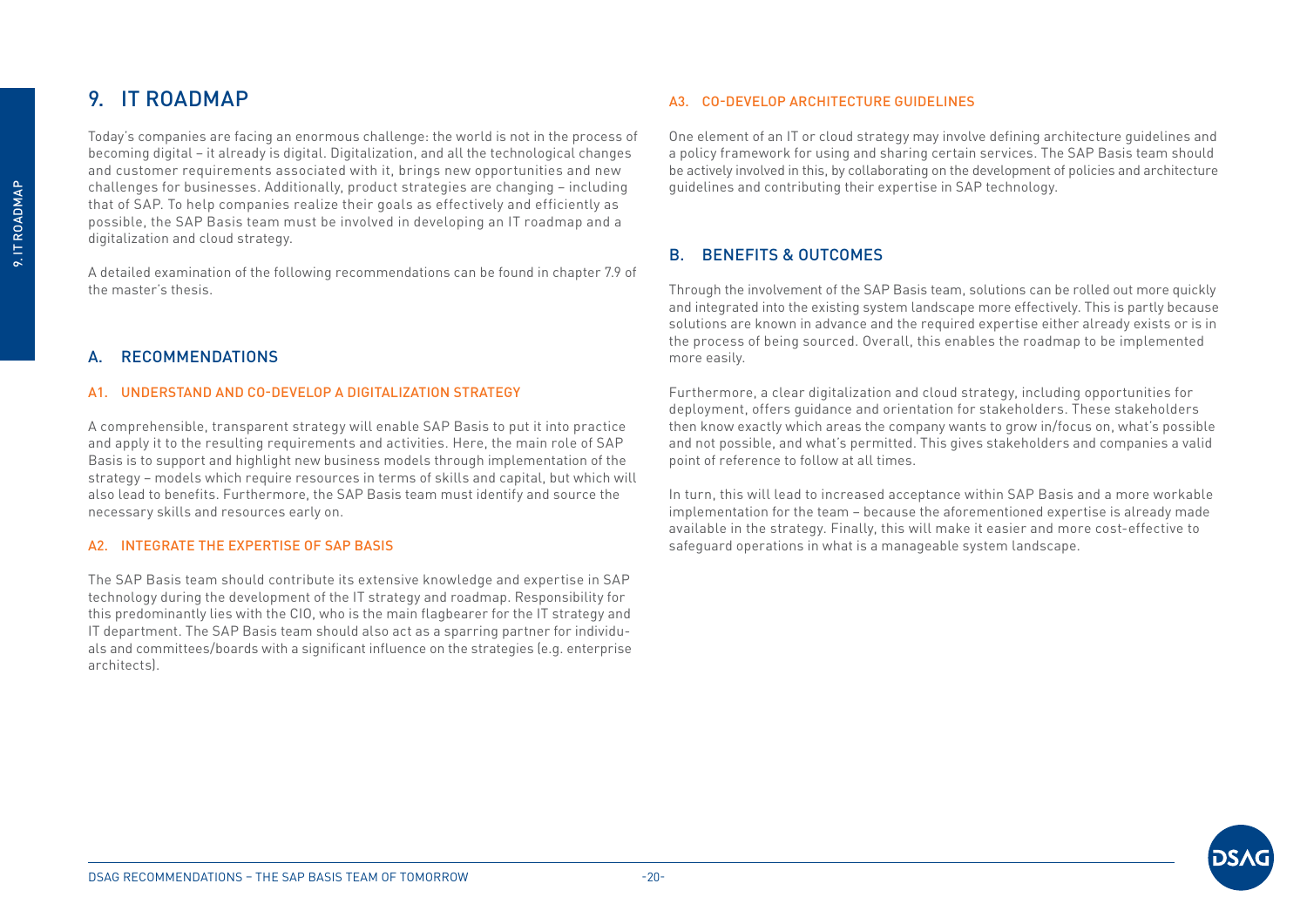#### <span id="page-20-0"></span>C. CHANGING PERCEPTIONS

The SAP Basis team is often seen as an obstruction, putting the brakes on projects or new technology rollouts. This is partly because they are consulted too late when it comes to the technical feasibility of projects or the integration of new technologies and applications in the existing landscape.



By implementing these recommendations, the SAP Basis team can – to some extent – position itself in a new way within the IT department. SAP Basis now has a clearly defined self-image (internal perception) as well as a clear positioning and remit within the IT department (external perception), as illustrated in Figure 5. Through its involvement in developing the IT and digitalization strategies, and through clear communications with the CIO, the SAP Basis team can also familiarize itself with technologies and key issues early on. As a result, it is well equipped to handle inquiries from other business units or IT teams and can deal with these proactively. The SAP Basis team is supported by an IT service and product catalog that describes the scope of its services. Furthermore, for internal communication and communication with external providers – such as suppliers, outsourcing or out-tasking partners, and cloud-service providers – SAP Basis now has up-to-date, informative documentation and process descriptions at its disposal. There are also SLAs and meaningful KPIs available for the control, assessment, and monitoring of external partners.

> THROUGH ITS INVOLVEMENT IN DEVELOPING THE IT AND DIGITALIZATION STRATEGIES, AND THROUGH CLEAR COMMUNICATIONS WITH THE CIO, THE SAP BASIS TEAM CAN ALSO FAMILIARIZE ITSELF WITH TECHNOLOGIES AND KEY ISSUES EARLY ON.

*Figure 5: Positioning and communication of the SAP Basis team*

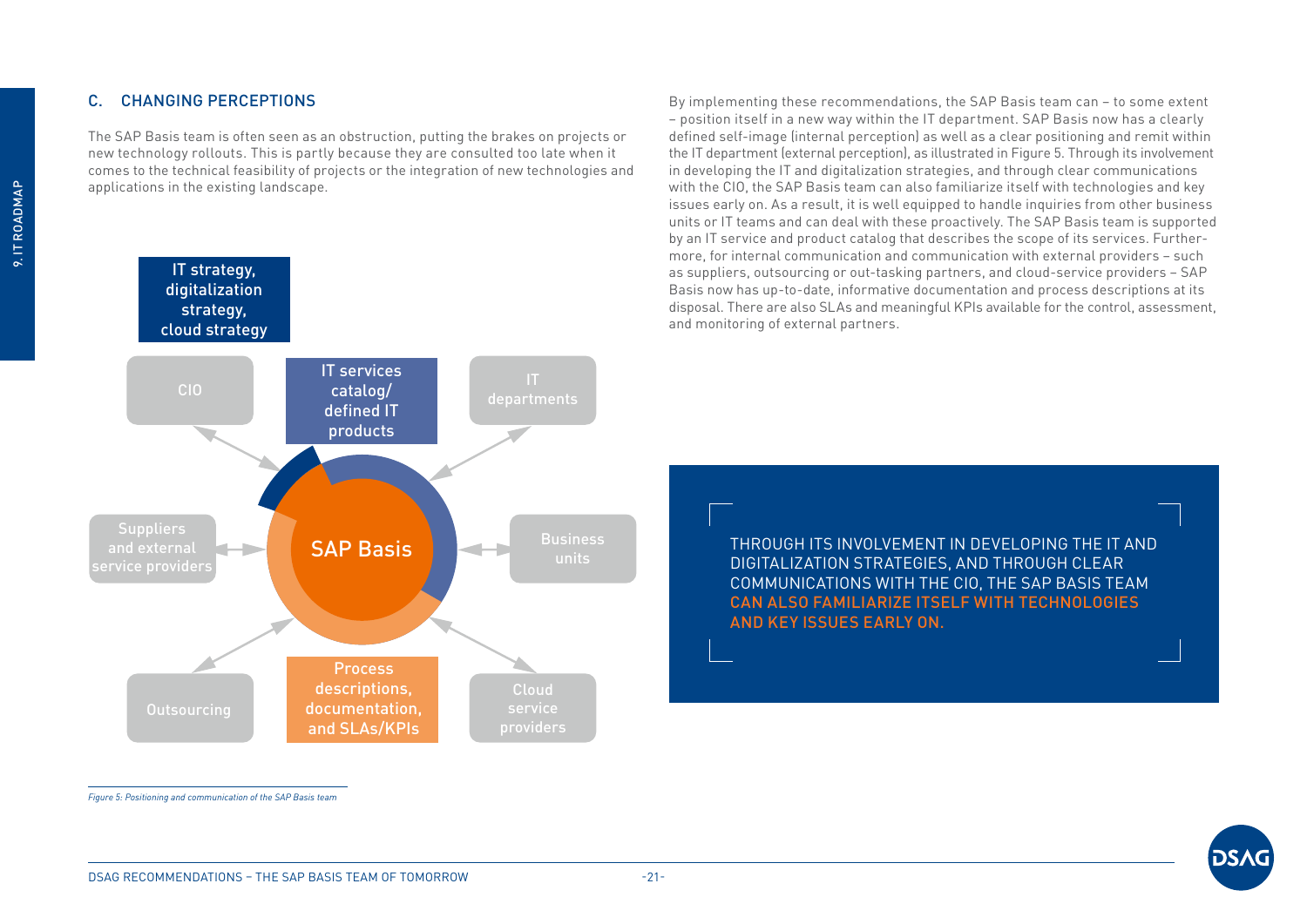## <span id="page-21-0"></span>10. STRUCTURE OF THE MASTER'S THESIS

Detailed information on the approach, outcomes, and the relevant empirical studies mentioned in this publication can be found in the master's thesis.

The thesis is divided into 11 chapters. Chapter one focuses on the impact of trends and the changing SAP product portfolio. It also includes the objectives of the thesis and the approach taken, and references participating institutions.

Chapter two looks at the title of the thesis and its various elements. It provides a basic overview of the areas and topics that are relevant within the scope of the project.

The third chapter focuses on the age of digitalization, influencing factors related to this, and digital transformation. It also looks at the changing role of IT. Finally, it examines perspectives on SAP and its changing product portfolio.

Chapter four takes an abstract look at the underlying challenge facing the SAP Basis team of tomorrow, using a model and the approach previously outlined. To describe the model, there is a brief digression to software technology.

The fifth chapter documents the approach and results of the survey conducted by DSAG at the start of the project. In chapter 5.1, there is a description of the methodology that was applied and documentation on the empirical social study. In section 5.2, the results from the survey are presented in a general context.

Chapter six provides insight into the project outcomes that formed the basis for the various key recommendation areas and the recommendations themselves. Based on the results of the survey and workshop, a description of the SAP Basis team and its current forms was drafted. Following this, the challenge, assumptions, and process specifics from chapters three and five are described in detail.

The seventh chapter highlights the critical action areas from the perspective of the SAP Basis team. For each area, there is a description of the current situation, the related challenges, the desired situation/objectives, recommendations and measures, as well as the resulting benefits and demands on SAP and DSAG.

Two hypotheses are used to support/confirm the recommendations made in chapter eight and the resulting development of SAP Basis.

Chapter nine takes a further look at the topics and recommendations presented in chapter seven.

In chapter 10, a case study is provided for the transition from the current situation to the desired outcome. As part of this, the results from chapter six – which were deduced by applying selected recommendations from chapter seven and the detailed examination in chapter nine – are applied to produce the desired outcome.

In conclusion, chapter 11 features a closing statement as well as a critical reflection on the project. In addition, it highlights any constraints/limitations that were encountered. There is also a perspective on how the results of the project could be applied.